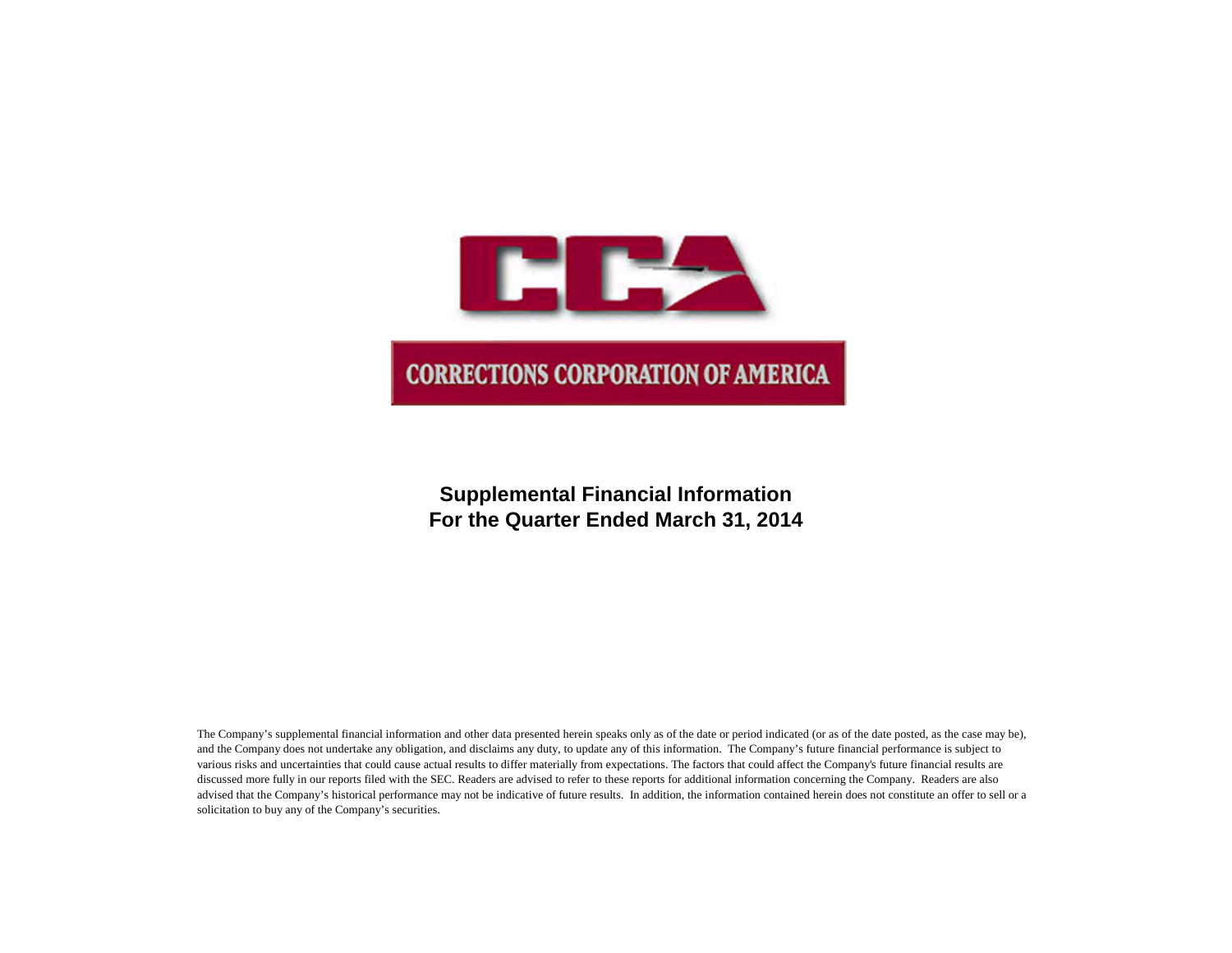# **CORRECTIONS CORPORATION OF AMERICA**

**Supplemental Financial Information For the Quarter Ended March 31, 2014**

# **TABLE OF CONTENTS**

| Consolidated Balance Sheets 2                                                                                                                                                                                                                            |  |
|----------------------------------------------------------------------------------------------------------------------------------------------------------------------------------------------------------------------------------------------------------|--|
| Consolidated Statements of Operations <b>Consolidated Statements</b> of Operations <b>Consolidated Statements</b> of Operations <b>Consolidated Statements</b> of Operations <b>Consolidated Statements</b> of Operations <b>Consolidated Statements</b> |  |
| Reconciliation of Basic to Diluted Earnings Per Share <b>Constanting According to A</b>                                                                                                                                                                  |  |
| Calculation of Adjusted Diluted Earnings Per Share <b>Calculation</b> of Adjusted Diluted Earnings Per Share                                                                                                                                             |  |
| Funds From Operations 6                                                                                                                                                                                                                                  |  |
| Selected Financial Information <b>Contact Selected</b> Financial Information <b>Contact Selected</b>                                                                                                                                                     |  |
| Segmented Data 30 million of the second series of the series of the series of the series of the series of the series of the series of the series of the series of the series of the series of the series of the series of the                            |  |
|                                                                                                                                                                                                                                                          |  |
| Selected Operating Ratios 2014 11                                                                                                                                                                                                                        |  |
| Top Ten Partners 22                                                                                                                                                                                                                                      |  |
| Facility Portfolio 23                                                                                                                                                                                                                                    |  |
| Research Coverage / Credit Ratings <b>Construction</b> 19                                                                                                                                                                                                |  |

Damon T. Hininger, President and Chief Executive Officer David M. Garfinkle, Chief Financial Officer 10 Burton Hills Boulevard Nashville, TN 37215 Tel.: (615) 263-3000 Fax: (615) 263-3010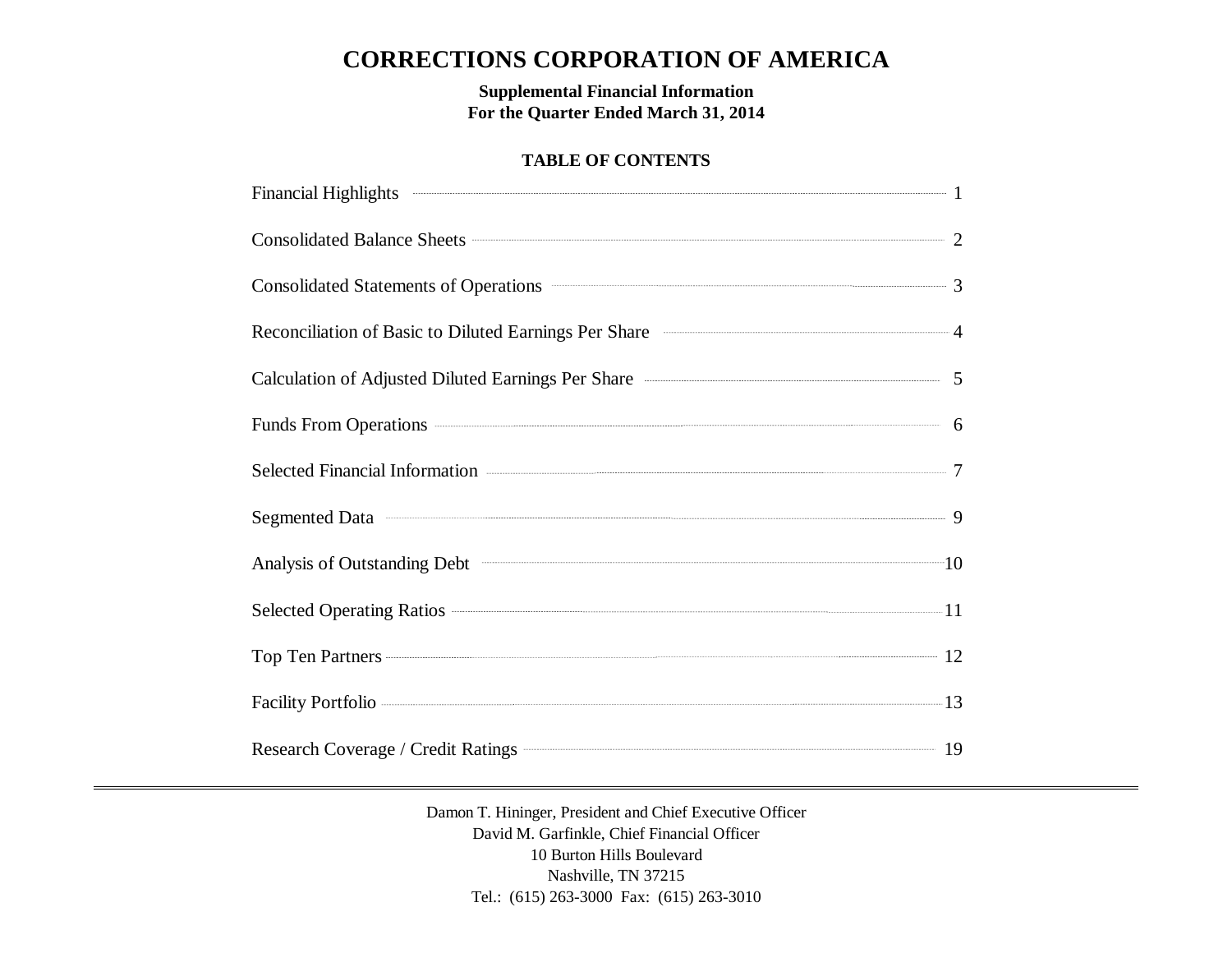#### **FINANCIAL HIGHLIGHTS**

|                                                   |               | <b>For the Three Months Ended</b><br>March 31, | For the Twelve<br><b>Months Ended</b><br>December 31, |         |    |           |
|---------------------------------------------------|---------------|------------------------------------------------|-------------------------------------------------------|---------|----|-----------|
| <b>REVENUE:</b>                                   |               | 2014                                           |                                                       | 2013    |    | 2013      |
| Owned & controlled properties                     | \$            | 339,169                                        | \$                                                    | 341,774 | \$ | 1,390,032 |
| Managed only properties and other                 |               | 65,053                                         |                                                       | 74,949  |    | 304,265   |
| Total revenue                                     |               | 404,222                                        |                                                       | 416,723 |    | 1,694,297 |
| <b>NET OPERATING INCOME:</b>                      |               |                                                |                                                       |         |    |           |
| Owned & controlled properties                     |               | 113,950                                        |                                                       | 112,330 |    | 447,535   |
| Managed only properties and other                 |               | 2,892                                          |                                                       | 6,171   |    | 26,411    |
| Total net operating income                        | <sup>\$</sup> | 116,842                                        | $\mathcal{S}$                                         | 118,501 | \$ | 473,946   |
| <b>Adjusted Diluted EPS</b>                       | \$            | 0.44                                           | \$                                                    | 0.50    | \$ | 1.92      |
| Pro Forma Adjusted Diluted EPS <sup>(1)</sup>     | \$            | 0.44                                           | \$                                                    | 0.44    | \$ | 1.83      |
| <b>Normalized FFO Per Share</b>                   | \$            | 0.62                                           | \$                                                    | 0.70    | \$ | 2.65      |
| Pro Forma Normalized FFO Per Share <sup>(1)</sup> | \$            | 0.62                                           | \$                                                    | 0.61    | \$ | 2.53      |
| <b>AFFO Per Share</b>                             | \$            | 0.58                                           | \$                                                    | 0.70    | \$ | 2.61      |
| Pro Forma AFFO Per Share <sup>(1)</sup>           | \$            | 0.58                                           | \$                                                    | 0.61    | \$ | 2.49      |
| <b>Debt Leverage</b>                              |               | 3.3x                                           |                                                       | 2.7x    |    | 3.2x      |
| <b>Fixed Charge Coverage Ratio</b>                |               | 8.9x                                           |                                                       | 7.9x    |    | 8.6x      |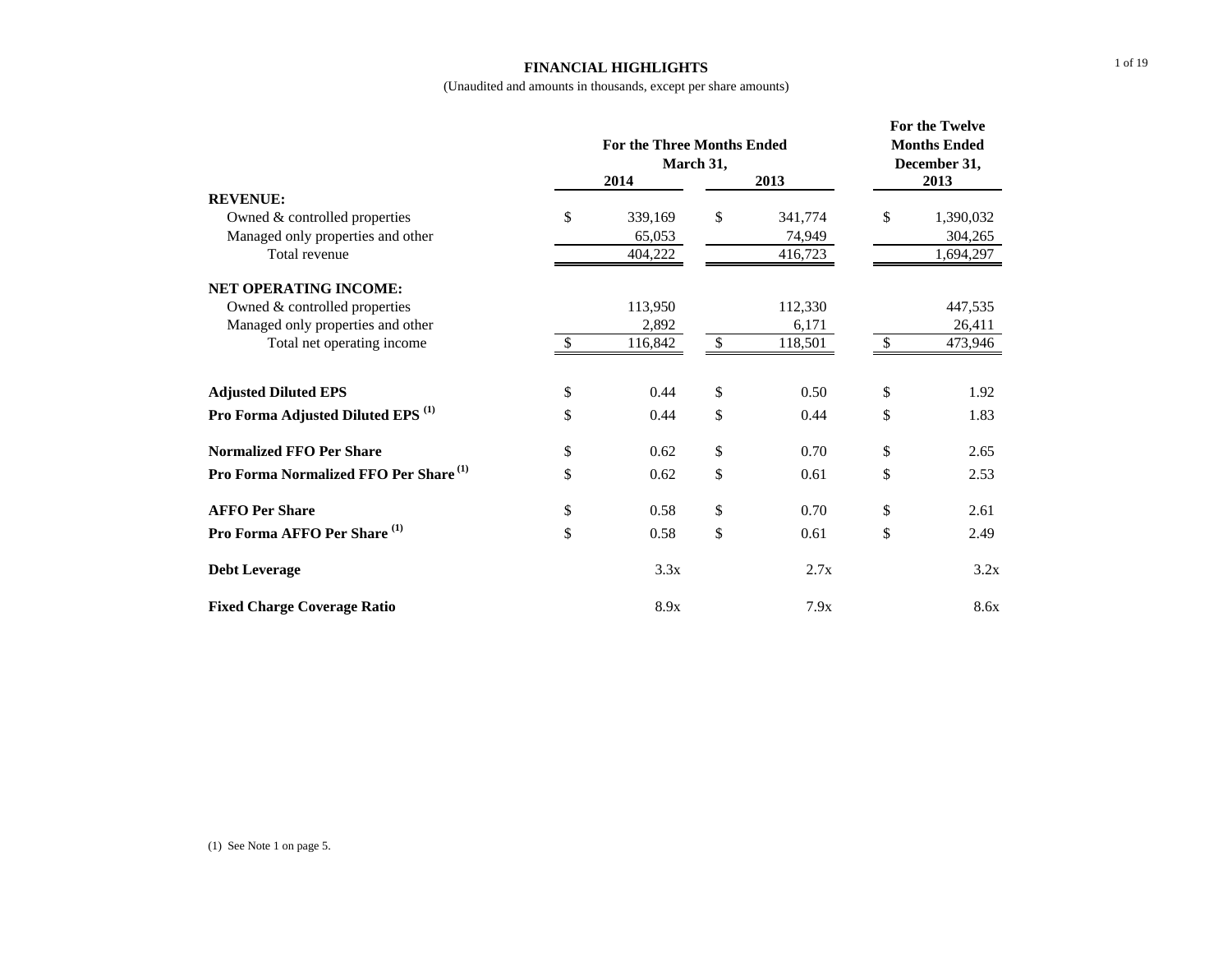### **CONSOLIDATED BALANCE SHEETS**

| <b>ASSETS</b>                               | March 31,<br>2014 | December 31,<br>2013    | September 30,<br>2013              | <b>June 30,</b><br>2013            | March 31,<br>2013                  |
|---------------------------------------------|-------------------|-------------------------|------------------------------------|------------------------------------|------------------------------------|
| Cash and cash equivalents                   | \$<br>52,681      | $\mathcal{S}$<br>77,919 | $\overline{\mathcal{S}}$<br>70,223 | $\overline{\mathcal{S}}$<br>37,875 | $\overline{\mathcal{S}}$<br>60,330 |
| Accounts receivable, net of allowance       | 239,300           | 244,957                 | 220,104                            | 233,470                            | 232,863                            |
| Current deferred tax assets                 | 7,809             | 9,241                   | 5,174                              | 5,416                              | 5,360                              |
| Prepaid expenses and other current assets   | 18,726            | 20,617                  | 27,779                             | 28,969                             | 20,048                             |
| Total current assets                        | 318,516           | 352,734                 | 323,280                            | 305,730                            | 318,601                            |
| Property and equipment, net                 | 2,543,470         | 2,546,613               | 2,546,904                          | 2,538,825                          | 2,551,961                          |
| Restricted cash                             | 5,590             | 5,589                   | 5,835                              | 5,673                              | 5,023                              |
| Investment in direct financing lease        | 4,936             | 5,473                   | 5,994                              | 6,500                              | 6,991                              |
| Goodwill                                    | 16,110            | 16,110                  | 17,229                             | 11,158                             | 11,988                             |
| Non-current deferred tax assets             | 5,505             | 3,078                   | 2,959                              | 9,035                              | 5,998                              |
| Other assets                                | 75,131            | 77,828                  | 65,981                             | 40,239                             | 35,813                             |
| Total assets                                | 2,969,258         | 3,007,425<br>-S         | 2,968,182                          | 2,917,160<br>S.                    | 2,936,375<br>S                     |
| <b>LIABILITIES AND STOCKHOLDERS' EQUITY</b> |                   |                         |                                    |                                    |                                    |
| Accounts payable and accrued expenses       | \$<br>227,429     | \$<br>253,163           | \$<br>229,362                      | \$<br>228,101                      | \$<br>216,358                      |
| Income taxes payable                        | 1,859             | 1,243                   | 964                                | 652                                | 2,352                              |
| Total current liabilities                   | 229,288           | 254,406                 | 230,326                            | 228,753                            | 218,710                            |
| Long-term debt, net of current portion      | 1,195,000         | 1,205,000               | 1,185,000                          | 1,150,000                          | 1,016,948                          |
| Other liabilities                           | 45,954            | 45,512                  | 45,908                             | 37,218                             | 38,815                             |
| <b>Total liabilities</b>                    | 1,470,242         | 1,504,918               | 1,461,234                          | 1,415,971                          | 1,274,473                          |
| Commitments and contingencies               |                   |                         |                                    |                                    |                                    |
| Common stock - \$0.01 par value             | 1,163             | 1,159                   | 1,158                              | 1,154                              | 1,011                              |
| Additional paid-in capital                  | 1,729,807         | 1,725,363               | 1,721,497                          | 1,711,821                          | 1,159,512                          |
| (Accumulated deficit) retained earnings     | (231,954)         | (224, 015)              | (215,707)                          | (211,786)                          | 501,379                            |
| Total stockholders' equity                  | 1,499,016         | 1,502,507               | 1,506,948                          | 1,501,189                          | 1,661,902                          |
| Total liabilities and stockholders' equity  | 2,969,258         | 3,007,425<br>S          | 2,968,182<br>\$.                   | 2,917,160<br>\$                    | 2,936,375<br>S.                    |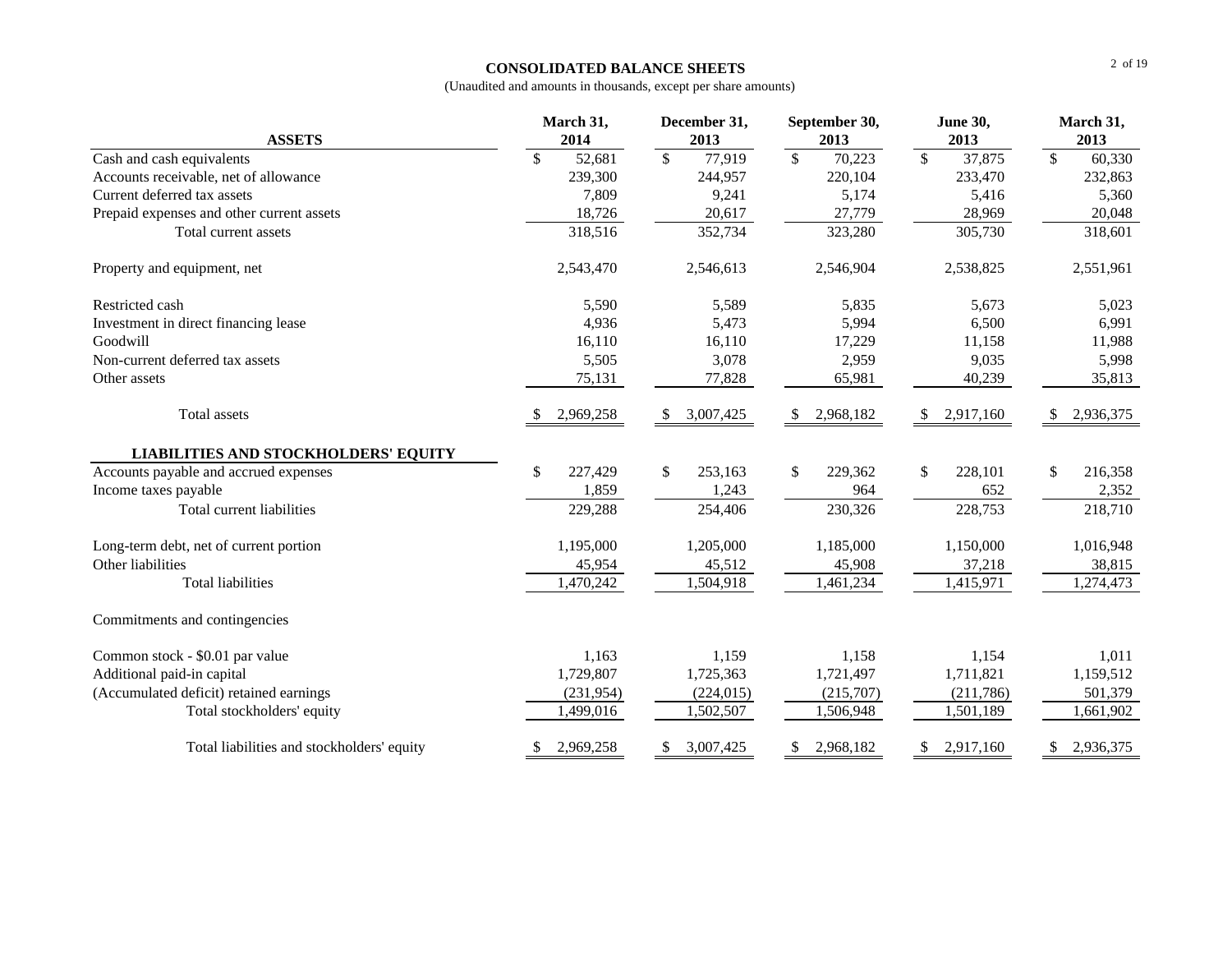### **CONSOLIDATED STATEMENTS OF OPERATIONS**

|                                                              | <b>For the Three Months Ended</b> |          |           |         |    | For the Twelve<br><b>Months Ended</b> |  |
|--------------------------------------------------------------|-----------------------------------|----------|-----------|---------|----|---------------------------------------|--|
|                                                              |                                   | 2014     | March 31, | 2013    |    | December 31,<br>2013                  |  |
| <b>REVENUE:</b>                                              |                                   |          |           |         |    |                                       |  |
| Owned & controlled properties                                | \$                                | 339,169  | \$        | 341,774 | \$ | 1,390,032                             |  |
| Managed only and other                                       |                                   | 65,053   |           | 74,949  |    | 304,265                               |  |
| Total revenue                                                |                                   | 404.222  |           | 416,723 |    | 1,694,297                             |  |
| <b>EXPENSES:</b>                                             |                                   |          |           |         |    |                                       |  |
| Operating:                                                   |                                   |          |           |         |    |                                       |  |
| Owned & controlled properties                                |                                   | 225,219  |           | 229,444 |    | 942,497                               |  |
| Managed only and other                                       |                                   | 62,161   |           | 68,778  |    | 277,854                               |  |
| Total operating expenses                                     |                                   | 287,380  |           | 298,222 |    | 1,220,351                             |  |
| General and administrative                                   |                                   | 25,392   |           | 31,232  |    | 103,590                               |  |
| Depreciation and amortization                                |                                   | 28,384   |           | 27,377  |    | 112,692                               |  |
| Asset impairments                                            |                                   |          |           |         |    | 6,513                                 |  |
|                                                              |                                   | 341,156  |           | 356,831 |    | 1,443,146                             |  |
| <b>OPERATING INCOME</b>                                      |                                   | 63,066   |           | 59,892  |    | 251,151                               |  |
| <b>OTHER (INCOME) EXPENSE:</b>                               |                                   |          |           |         |    |                                       |  |
| Interest expense, net                                        |                                   | 10,348   |           | 12,566  |    | 45,126                                |  |
| Expenses associated with debt refinancing transactions       |                                   |          |           | 225     |    | 36,528                                |  |
| Other (income) expense                                       |                                   | (387)    |           | 101     |    | (100)                                 |  |
|                                                              |                                   | 9,961    |           | 12,892  |    | 81,554                                |  |
| <b>INCOME FROM CONTINUING OPERATIONS BEFORE INCOME TAXES</b> |                                   | 53,105   |           | 47,000  |    | 169,597                               |  |
| Income tax (expense) benefit                                 |                                   | (1, 367) |           | 134,447 |    | 134,995                               |  |
| <b>INCOME FROM CONTINUING OPERATIONS</b>                     |                                   | 51,738   |           | 181,447 |    | 304,592                               |  |
| Loss from discontinued operations, net of taxes              |                                   |          |           | (355)   |    | (3,757)                               |  |
| <b>NET INCOME</b>                                            |                                   | 51,738   | \$        | 181,092 | -S | 300,835                               |  |
| <b>BASIC EARNINGS PER SHARE</b>                              |                                   | 0.45     |           | 1.81    |    | 2.74                                  |  |
| <b>DILUTED EARNINGS PER SHARE</b>                            | \$                                | 0.44     | \$        | 1.78    | \$ | 2.70                                  |  |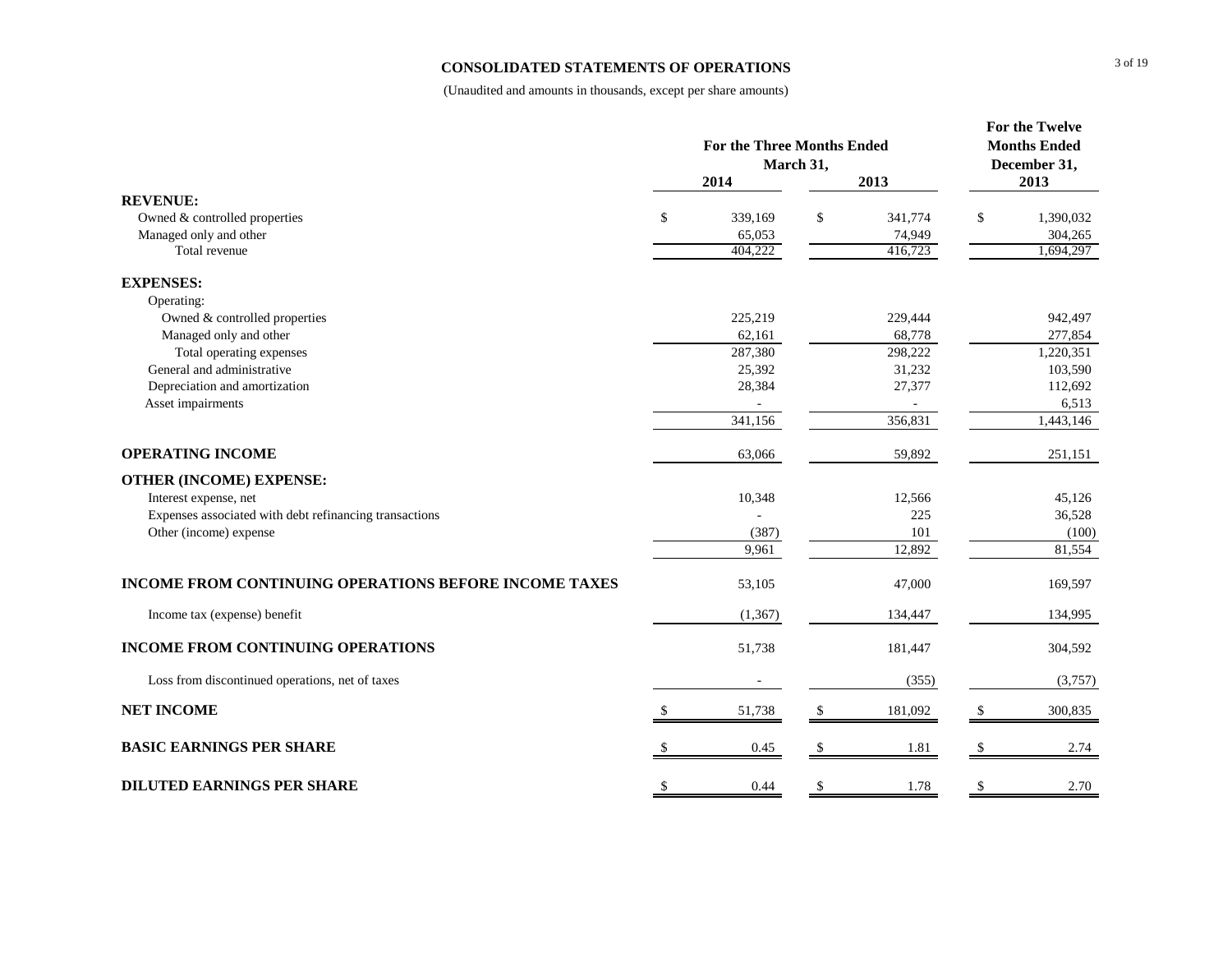#### **RECONCILIATION OF BASIC TO DILUTED EARNINGS PER SHARE**

|                                                         | <b>For the Three Months Ended</b><br>March 31, | For the Twelve<br><b>Months Ended</b><br>December 31, |         |                          |         |
|---------------------------------------------------------|------------------------------------------------|-------------------------------------------------------|---------|--------------------------|---------|
|                                                         | 2014                                           |                                                       | 2013    | 2013                     |         |
| Basic:                                                  |                                                |                                                       |         |                          |         |
| Income from continuing operations                       | \$<br>51,738                                   | \$                                                    | 181,447 | \$                       | 304,592 |
| Loss from discontinued operations, net of taxes         |                                                |                                                       | (355)   |                          | (3,757) |
| Net income                                              | \$<br>51,738                                   | $\sqrt{3}$                                            | 181,092 | $\overline{\mathcal{S}}$ | 300,835 |
| Diluted:                                                |                                                |                                                       |         |                          |         |
| Income from continuing operations                       | \$<br>51,738                                   | \$                                                    | 181,447 | \$                       | 304,592 |
| Loss from discontinued operations, net of taxes         |                                                |                                                       | (355)   |                          | (3,757) |
| Diluted net income                                      | \$<br>51,738                                   | $\mathbb{S}$                                          | 181,092 | \$                       | 300,835 |
| Basic:                                                  |                                                |                                                       |         |                          |         |
| Weighted average common shares outstanding              | 116,063                                        |                                                       | 100,460 |                          | 110,024 |
| Unvested restricted common stock                        | (290)                                          |                                                       | (390)   |                          | (407)   |
| Weighted average common shares outstanding-basic        | 115,773                                        |                                                       | 100,070 |                          | 109,617 |
| Diluted:                                                |                                                |                                                       |         |                          |         |
| Weighted average common shares outstanding-basic        | 115,773                                        |                                                       | 100,070 |                          | 109,617 |
| Effect of dilutive securities:                          |                                                |                                                       |         |                          |         |
| Stock options                                           | 963                                            |                                                       | 1,556   |                          | 1,279   |
| Restricted stock-based compensation                     | 224                                            |                                                       | 209     |                          | 354     |
| Weighted average shares and assumed conversions-diluted | 116,960                                        |                                                       | 101,835 |                          | 111,250 |
| Basic earnings per share:                               |                                                |                                                       |         |                          |         |
| Income from continuing operations                       | \$<br>0.45                                     | \$                                                    | 1.81    | \$                       | 2.77    |
| Loss from discontinued operations, net of taxes         |                                                |                                                       |         |                          | (0.03)  |
| Net income                                              | 0.45                                           | $\sqrt{\frac{1}{2}}$                                  | 1.81    | $\mathbb{S}$             | 2.74    |
| Diluted earnings per share:                             |                                                |                                                       |         |                          |         |
| Income from continuing operations                       | \$<br>0.44                                     | \$                                                    | 1.78    | \$                       | 2.73    |
| Loss from discontinued operations, net of taxes         |                                                |                                                       |         |                          | (0.03)  |
| Net income                                              | \$<br>0.44                                     | \$                                                    | 1.78    | $\mathbb{S}$             | 2.70    |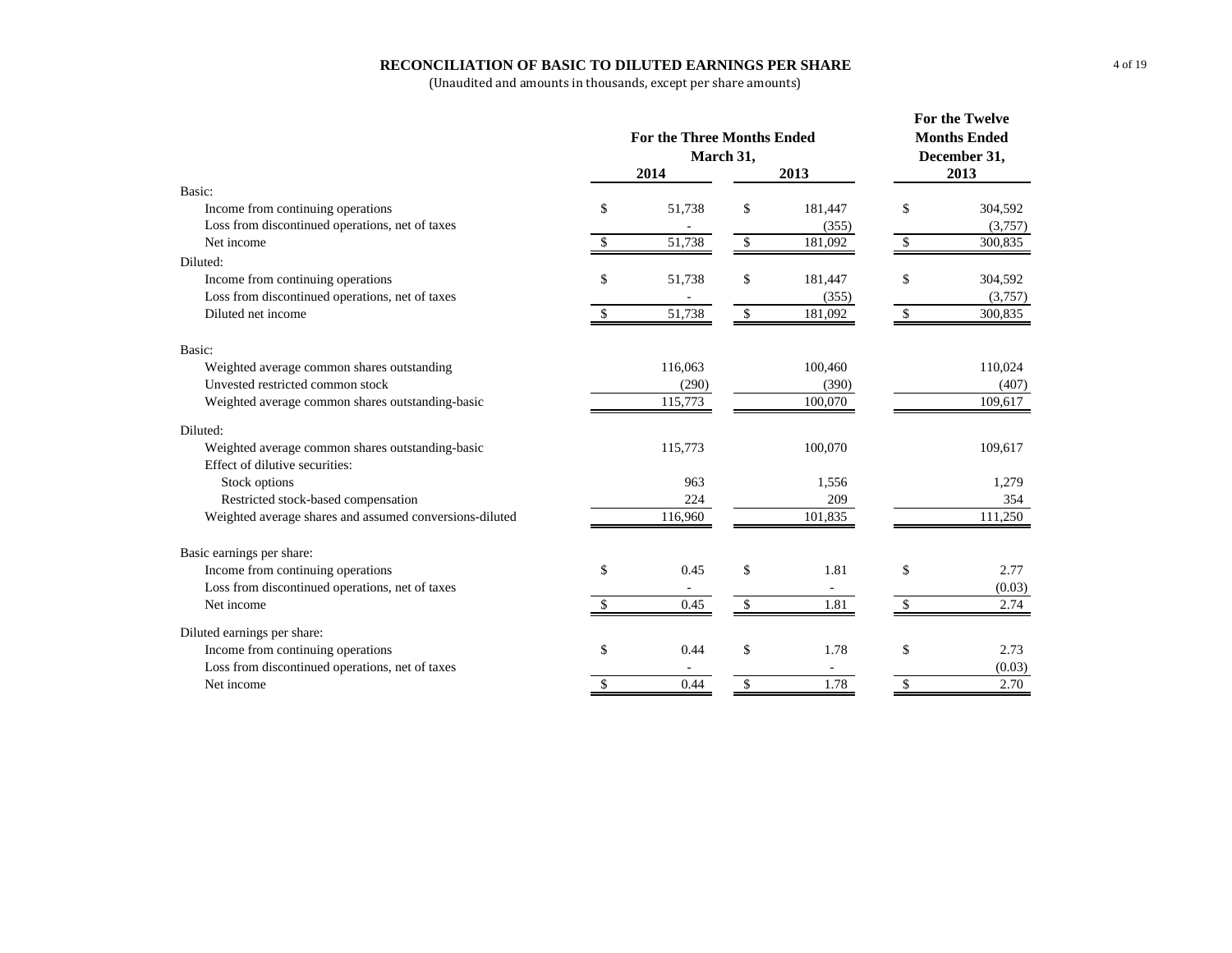## **CALCULATION OF ADJUSTED DILUTED EARNINGS PER SHARE**

(Unaudited and amounts in thousands, except per share amounts)

|                                                                          | <b>For the Three Months Ended</b><br>March 31, | For the Twelve<br><b>Months Ended</b><br>December 31, |           |      |            |
|--------------------------------------------------------------------------|------------------------------------------------|-------------------------------------------------------|-----------|------|------------|
|                                                                          | 2014                                           |                                                       | 2013      | 2013 |            |
| Net Income                                                               | \$<br>51,738                                   | \$                                                    | 181,092   | \$   | 300,835    |
| Special items:                                                           |                                                |                                                       |           |      |            |
| Expenses associated with debt refinancing transactions, net              |                                                |                                                       | 207       |      | 33,299     |
| Expenses associated with REIT conversion, net                            |                                                |                                                       | 7,477     |      | 9,522      |
| Expenses associated with mergers and acquisitions, net                   |                                                |                                                       |           |      | 713        |
| Asset impairments, net                                                   |                                                |                                                       |           |      | 6,736      |
| Income tax benefit for reversal of deferred taxes due to REIT conversion |                                                |                                                       | (137,686) |      | (137, 686) |
| Diluted adjusted net income                                              | 51,738                                         |                                                       | 51,090    |      | 213,419    |
| Weighted average common shares outstanding - basic                       | 115,773                                        |                                                       | 100,070   |      | 109,617    |
| Effect of dilutive securities:                                           |                                                |                                                       |           |      |            |
| Stock options                                                            | 963                                            |                                                       | 1,556     |      | 1,279      |
| Restricted stock-based compensation                                      | 224                                            |                                                       | 209       |      | 354        |
| Weighted average shares and assumed conversions - diluted                | 116,960                                        |                                                       | 101,835   |      | 111,250    |
| Non-GAAP Adjustment <sup>1</sup> :                                       |                                                |                                                       |           |      |            |
| Shares issued in Special Dividend                                        | 13,876                                         |                                                       | 13,876    |      | 13,876     |
| Weighted average impact                                                  | (13,876)                                       |                                                       |           |      | (8,592)    |
| Pro forma weighted average shares and assumed conversions - diluted      | 116,960                                        |                                                       | 115,711   |      | 116,534    |
| <b>Adjusted Diluted Earnings Per Share</b>                               | 0.44                                           | <sup>\$</sup>                                         | 0.50      |      | 1.92       |
| Pro forma Adjusted Diluted Earnings Per Share                            | 0.44                                           | \$                                                    | 0.44      | \$   | 1.83       |

Note 1: On May 20, 2013, CCA paid a special dividend in connection with its conversion to a REIT. The shareholders were allowed to elect to receive their payment of the special dividend either in all cash, all shares of CCA common stock, or a combination of cash and CCA common stock, except that CCA placed a limit on the aggregate amount of cash payable to the shareholders. Under ASC 505, "Equity" and ASU 2010-01, "Accounting for Distributions to Shareholders with Components of Stock and Cash, a consensus of the FASB Emerging Issues Task Force", a distribution that allows shareholders to elect to receive cash or stock with a potential limitation on the total amount of cash that all shareholders can elect to receive in the aggregate is considered a share issuance that is reflected in per share results prospectively. As such, the stock portion of the special dividend is presented prospectively in basic and diluted per share results and was not presented retroactively for all periods presented as it would, for example, with a stock split or a stock dividend. As a result CCA believes investors would benefit from seeing the operating performance for the comparable periods accounting for the effect of the special dividend in both periods. Therefore, for comparison purposes, CCA has presented per share results on a pro forma basis as if the shares issued in the special dividend were issued as of the beginning of the periods presented.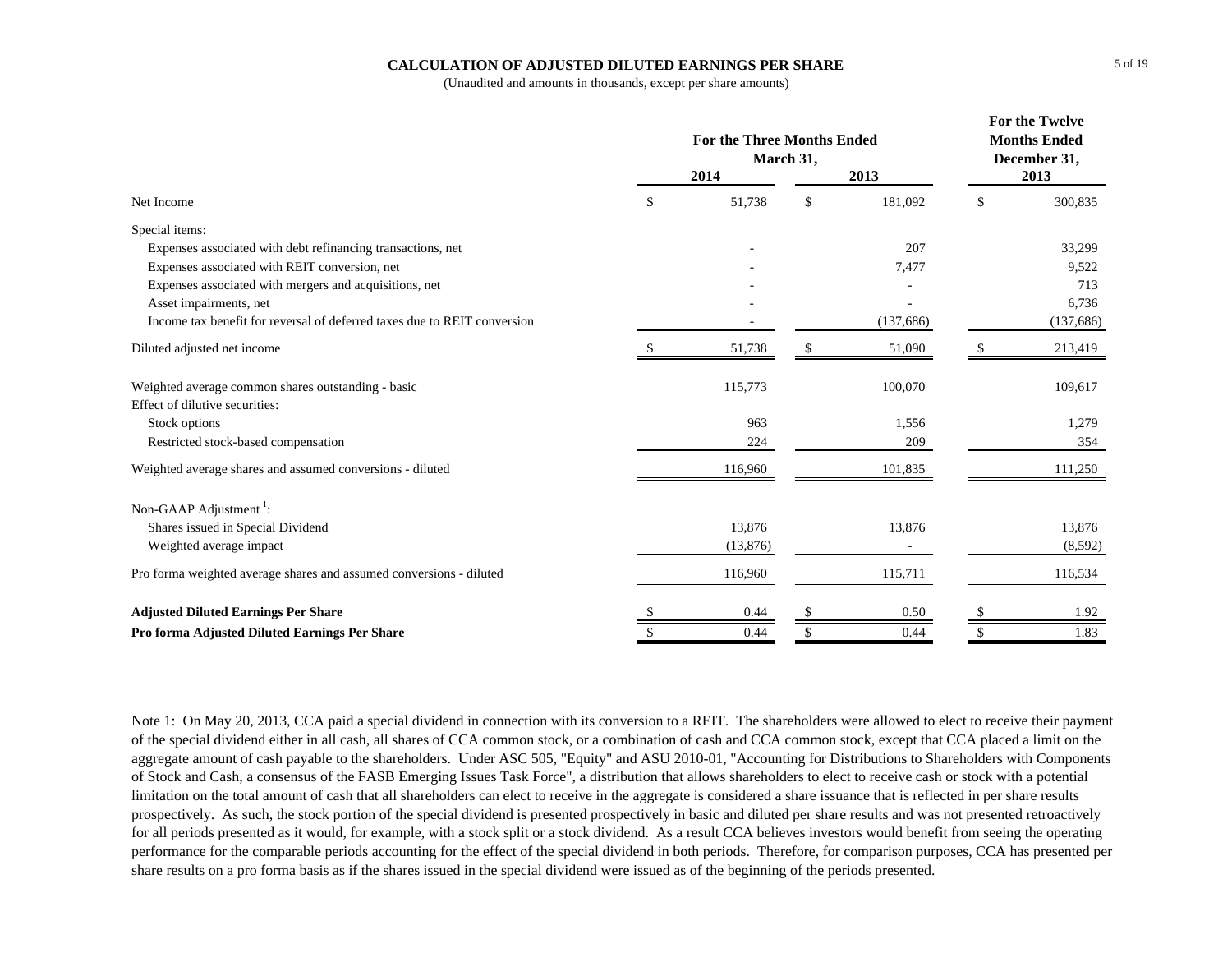## **FUNDS FROM OPERATIONS**

(Unaudited and amounts in thousands, except per share amounts)

|                                                                          |     | For the Three Months Ended March 31,<br>2014 |               | <b>Months Ended</b><br>December 31,<br>2013 |               |            |
|--------------------------------------------------------------------------|-----|----------------------------------------------|---------------|---------------------------------------------|---------------|------------|
| <b>FUNDS FROM OPERATIONS:</b>                                            |     |                                              |               |                                             |               |            |
| Net income                                                               | \$  | 51,738                                       | \$            | 181,092                                     | $\mathcal{S}$ | 300,835    |
| Depreciation of real estate assets                                       |     | 21,077                                       |               | 19.605                                      |               | 80,990     |
| Depreciation of real estate assets for discontinued operations           |     |                                              |               | 142                                         |               | 323        |
| <b>Funds From Operations</b>                                             | \$  | 72,815                                       | \$            | 200,839                                     | <sup>\$</sup> | 382,148    |
| Expenses associated with debt refinancing transactions, net              |     |                                              |               | 207                                         |               | 33,299     |
| Expenses associated with REIT conversion, net                            |     |                                              |               | 7,477                                       |               | 9,522      |
| Expenses associated with mergers and acquisitions, net                   |     |                                              |               |                                             |               | 713        |
| Asset impairments, net                                                   |     |                                              |               |                                             |               | 6,736      |
| Income tax benefit for reversal of deferred taxes due to REIT conversion |     |                                              |               | (137,686)                                   |               | (137, 686) |
| Normalized Funds From Operations                                         | \$. | 72,815                                       | $\mathcal{S}$ | 70,837                                      | -S            | 294,732    |
| Maintenance capital expenditures on real estate assets                   |     | (8,728)                                      |               | (4,134)                                     |               | (21,005)   |
| Stock-based compensation                                                 |     | 3,293                                        |               | 3,205                                       |               | 12,938     |
| Amortization of debt costs and other non-cash interest                   |     | 771                                          |               | 1,047                                       |               | 3,509      |
| Other non-cash revenue and expenses                                      |     | (16)                                         |               |                                             |               |            |
| <b>Adjusted Funds From Operations</b>                                    |     | 68,135                                       | -S            | 70,955                                      | -SS           | 290,174    |
| <b>NORMALIZED FUNDS FROM OPERATIONS PER SHARE:</b>                       |     |                                              |               |                                             |               |            |
| Basic                                                                    |     | 0.63                                         |               | 0.71                                        |               | 2.69       |
| Diluted                                                                  | S   | 0.62                                         | \$            | 0.70                                        | -S            | 2.65       |
| Pro forma Diluted $^{(1)}$                                               |     | 0.62                                         | S             | 0.61                                        |               | 2.53       |
| <b>ADJUSTED FUNDS FROM OPERATIONS PER SHARE:</b>                         |     |                                              |               |                                             |               |            |
| Basic                                                                    |     | 0.59                                         | S             | 0.71                                        |               | 2.65       |
| Diluted                                                                  | \$  | 0.58                                         | \$.           | 0.70                                        |               | 2.61       |
| Pro forma Diluted <sup>(1)</sup>                                         | \$  | 0.58                                         | S             | 0.61                                        | S             | 2.49       |

FFO and AFFO are widely accepted non-GAAP supplemental measures of REIT performance following the standards established by the National Association of Real Estate Investment Trusts (NAREIT). CCA believes that FFO and AFFO are important operating measures that supplement discussion and analysis of the Company's results of operations and are used to review and assess operating performance of the Company and its correctional facilities and their management teams. NAREIT defines FFO as net income computed in accordance with generally accepted accounting principles, excluding gains (or losses) from sales of property and extraordinary items, plus depreciation and amortization of real estate and impairment of depreciable real estate. Because the historical cost accounting convention used for real estate assets requires depreciation (except on land), this accounting presentation assumes that the value of real estate assets diminishes at a level rate over time. Because of the unique structure, design and use of the Company's correctional facilities, management believes that assessing performance of the Company's correctional facilities without the impact of depreciation or amortization is useful. CCA may make adjustments to FFO from time to time for certain other income and expenses that it considers non-recurring, infrequent or unusual, even though such items may require cash settlement, because such items do not reflect a necessary component of the ongoing operations of the Company. Normalized FFO excludes the effects of such items. CCA calculates AFFO by adding to Normalized FFO non-cash expenses such as the amortization of deferred financing costs and stock-based compensation, and by subtracting from Normalized FFO recurring real estate expenditures that are capitalized and then amortized, but which are necessary to maintain a REIT's properties and its revenue stream. Some of these capital expenditures contain a discretionary element with respect to when they are incurred, while others may be more urgent. Therefore, these capital expenditures may fluctuate from quarter to quarter, depending on the nature of the expenditures required, seasonal factors such as weather, and budgetary conditions. Other companies may calculate FFO, Normalized FFO, and AFFO differently than the Company does, or adjust for other items, and therefore comparability may be limited. FFO, Normalized FFO, and AFFO and their corresponding per share measures are not measures of performance under GAAP, and should not be considered as an alternative to cash flows from operating activities, a measure of liquidity or an alternative to net income as indicators of the Company's operating performance or any other measure of performance derived in accordance with GAAP. This data should be read in conjunction with the Company's consolidated financial statements and related notes included in its filings with the Securities and Exchange Commission.

**For the Twelve**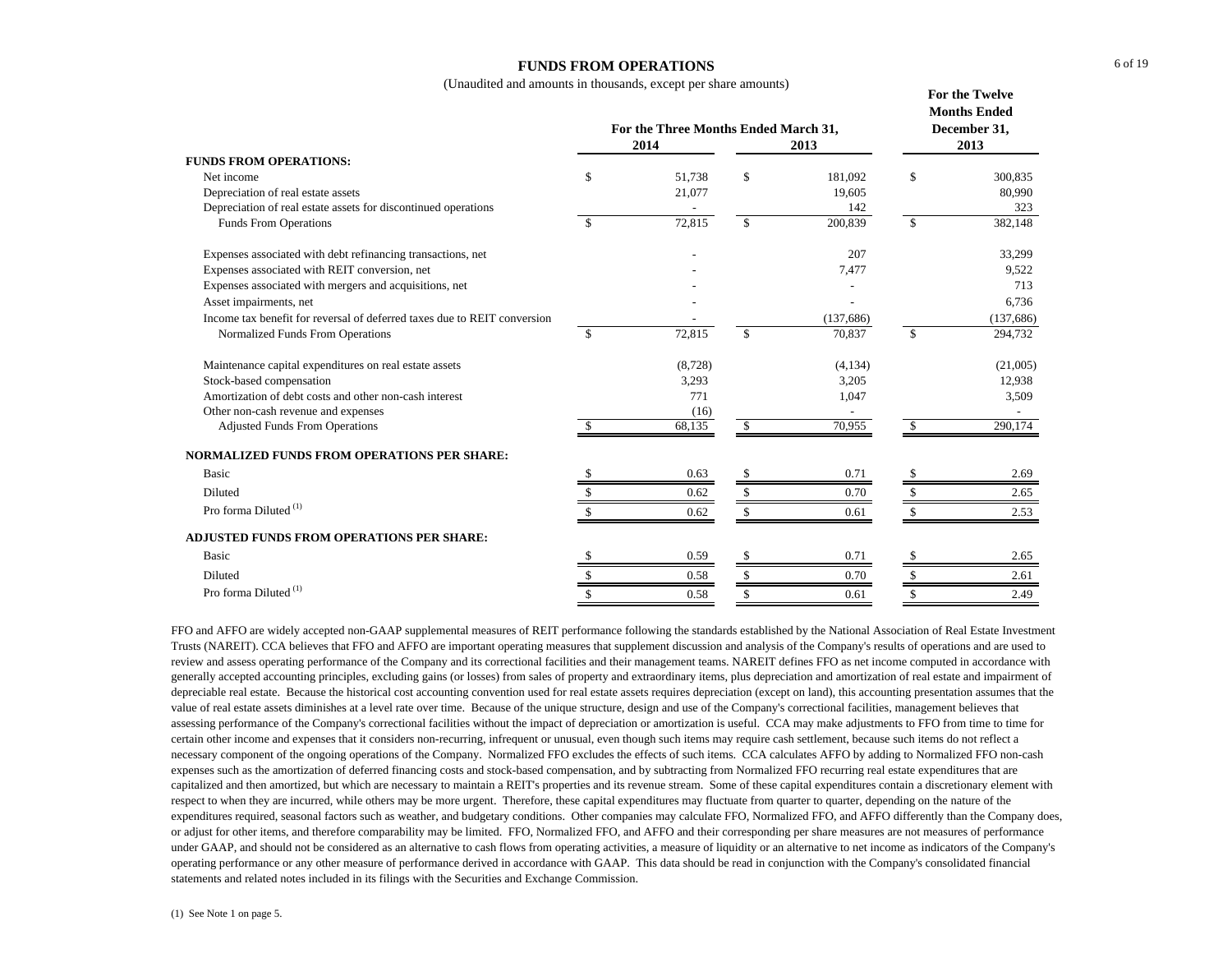### **SELECTED FINANCIAL INFORMATION**

|                                                                                                                                              |                          | March 31, 2014                |                          | December 31, 2013             | September 30, 2013       |                               | June 30, 2013             |                               |                          |                               | <b>March 31, 2013</b> |  |
|----------------------------------------------------------------------------------------------------------------------------------------------|--------------------------|-------------------------------|--------------------------|-------------------------------|--------------------------|-------------------------------|---------------------------|-------------------------------|--------------------------|-------------------------------|-----------------------|--|
| <b>BALANCE SHEET:</b><br>Property and equipment<br>Accumulated depreciation and amortization                                                 | \$                       | 3,644,073<br>(1,100,603)      | \$                       | 3,626,846<br>(1,080,233)      | \$                       | 3,622,734<br>(1,075,830)      | \$                        | 3,588,675<br>(1,049,850)      | \$                       | 3,577,198<br>(1,025,237)      |                       |  |
| Property and equipment, net                                                                                                                  | $\overline{\mathcal{S}}$ | 2,543,470                     | $\mathbb{S}$             | 2,546,613                     | $\mathbb{S}$             | 2,546,904                     | $\overline{\mathcal{S}}$  | 2,538,825                     | \$                       | 2,551,961                     |                       |  |
| Total assets                                                                                                                                 | \$                       | 2,969,258                     | \$                       | 3,007,425                     | $\$\,$                   | 2,968,182                     | \$                        | 2,917,160                     | \$                       | 2,936,375                     |                       |  |
| Maintenance & technology capital expenditures for the quarter ended                                                                          | \$                       | 11,144                        | \$                       | 21,336                        | \$                       | 10,924                        | \$                        | 8,897                         | \$                       | 7,150                         |                       |  |
| Total debt                                                                                                                                   | \$                       | 1,195,000                     | \$                       | 1,205,000                     | $\$\$                    | 1,185,000                     | \$                        | 1,150,000                     | \$                       | 1,016,948                     |                       |  |
| Equity book value                                                                                                                            | \$                       | 1,499,016                     | \$                       | 1,502,507                     | \$                       | 1,506,948                     | $\mathbb{S}$              | 1,501,189                     | \$                       | 1,661,902                     |                       |  |
| LIQUIDITY:<br>Cash and cash equivalents                                                                                                      | \$                       | 52,681                        | \$                       | 77,919                        | \$                       | 70,223                        | \$                        | 37,875                        | \$                       | 60,330                        |                       |  |
| Availability under revolving credit facility                                                                                                 | \$                       | 355,082                       | \$                       | 344,957                       | \$                       | 364,833                       | \$                        | 399,833                       | \$                       | 314,333                       |                       |  |
| <b>CAPITALIZATION:</b><br>Common shares outstanding<br>Common share price at end of period<br>Market value of common equity at end of period | \$<br>$\sqrt{3}$         | 116,339<br>31.32<br>3,643,737 | $\frac{1}{2}$<br>$\sqrt$ | 115,923<br>32.07<br>3,717,651 | $\frac{1}{3}$            | 115,831<br>34.55<br>4,001,961 | $\frac{\$}{\$}$           | 115,418<br>33.87<br>3,909,208 | -S<br>$\sqrt{3}$         | 101,102<br>39.07<br>3,950,055 |                       |  |
| Total equity market capitalization                                                                                                           | $\sqrt{2}$               | 3,643,737                     | $\sqrt{\frac{2}{5}}$     | 3,717,651                     | $\sqrt{2}$               | 4,001,961                     | $\sqrt{2}$                | 3,909,208                     | $\sqrt{3}$               | 3,950,055                     |                       |  |
| Total market capitalization (market value of equity plus debt)                                                                               | $\$\,$                   | 4,838,737                     | \$                       | 4,922,651                     | $\$$                     | 5,186,961                     | $\boldsymbol{\mathsf{S}}$ | 5,059,208                     | \$                       | 4,967,003                     |                       |  |
| <b>Regular Dividends</b>                                                                                                                     | \$                       | 59,697                        | \$                       | 55,887                        | \$                       | 55,821                        | \$                        | 55,644                        | \$                       | 53,844                        |                       |  |
| Dividends per common share                                                                                                                   | \$                       | 0.51                          | \$                       | 0.48                          | \$                       | 0.48                          | \$                        | 0.48                          | \$                       | 0.53                          |                       |  |
| Annualized dividend yield                                                                                                                    |                          | 6.5%                          |                          | 6.0%                          |                          | 5.6%                          |                           | 5.7%                          |                          | 5.4%                          |                       |  |
| <b>EBITDA</b>                                                                                                                                | \$                       | 91,837                        | \$                       | 85,488                        | \$                       | 95,606                        | \$                        | 59,378                        | \$                       | 86,943                        |                       |  |
| <b>ADJUSTED EBITDA</b>                                                                                                                       | \$                       | 91,837                        | \$                       | 91,526                        | $\mathbb{S}$             | 97,295                        | \$                        | 97,444                        | \$                       | 95,229                        |                       |  |
| <b>NORMALIZED FUNDS FROM OPERATIONS</b>                                                                                                      | \$                       | 72,815                        | \$                       | 72,750                        | \$                       | 73,958                        | \$                        | 77,187                        | \$                       | 70,837                        |                       |  |
| Basic normalized funds from operations per share                                                                                             | \$                       | 0.63                          | \$                       | 0.63                          | \$                       | 0.64                          | \$                        | 0.72                          | \$                       | 0.71                          |                       |  |
| Diluted normalized funds from operations per share                                                                                           | $\overline{\mathcal{S}}$ | 0.62                          | $\overline{\mathcal{S}}$ | 0.62                          | $\sqrt{\frac{2}{\pi}}$   | 0.63                          | $\sqrt{\frac{2}{\pi}}$    | 0.71                          | $\sqrt[6]{\frac{1}{2}}$  | 0.70                          |                       |  |
| FFO PAYOUT RATIO                                                                                                                             |                          | 82.3%                         |                          | 77.4%                         |                          | 76.2%                         |                           | 67.6%                         |                          | 75.7%                         |                       |  |
| <b>ADJUSTED FUNDS FROM OPERATIONS</b>                                                                                                        | \$                       | 68,135                        | \$                       | 68,892                        | \$                       | 73,424                        | \$                        | 76,903                        | \$                       | 70,955                        |                       |  |
| Basic adjusted funds from operations per share                                                                                               | \$.                      | 0.59                          |                          | 0.60                          |                          | 0.64                          |                           | 0.72                          |                          | 0.71                          |                       |  |
| Diluted adjusted funds from operations per share                                                                                             | $\overline{\mathcal{S}}$ | 0.58                          | $\overline{\mathcal{S}}$ | 0.59                          | $\overline{\mathcal{S}}$ | 0.63                          | $\mathcal{S}$             | 0.71                          | $\overline{\mathcal{S}}$ | 0.70                          |                       |  |
| <b>AFFO PAYOUT RATIO</b>                                                                                                                     |                          | 87.9%                         |                          | 81.4%                         |                          | 76.2%                         |                           | 67.6%                         |                          | 75.7%                         |                       |  |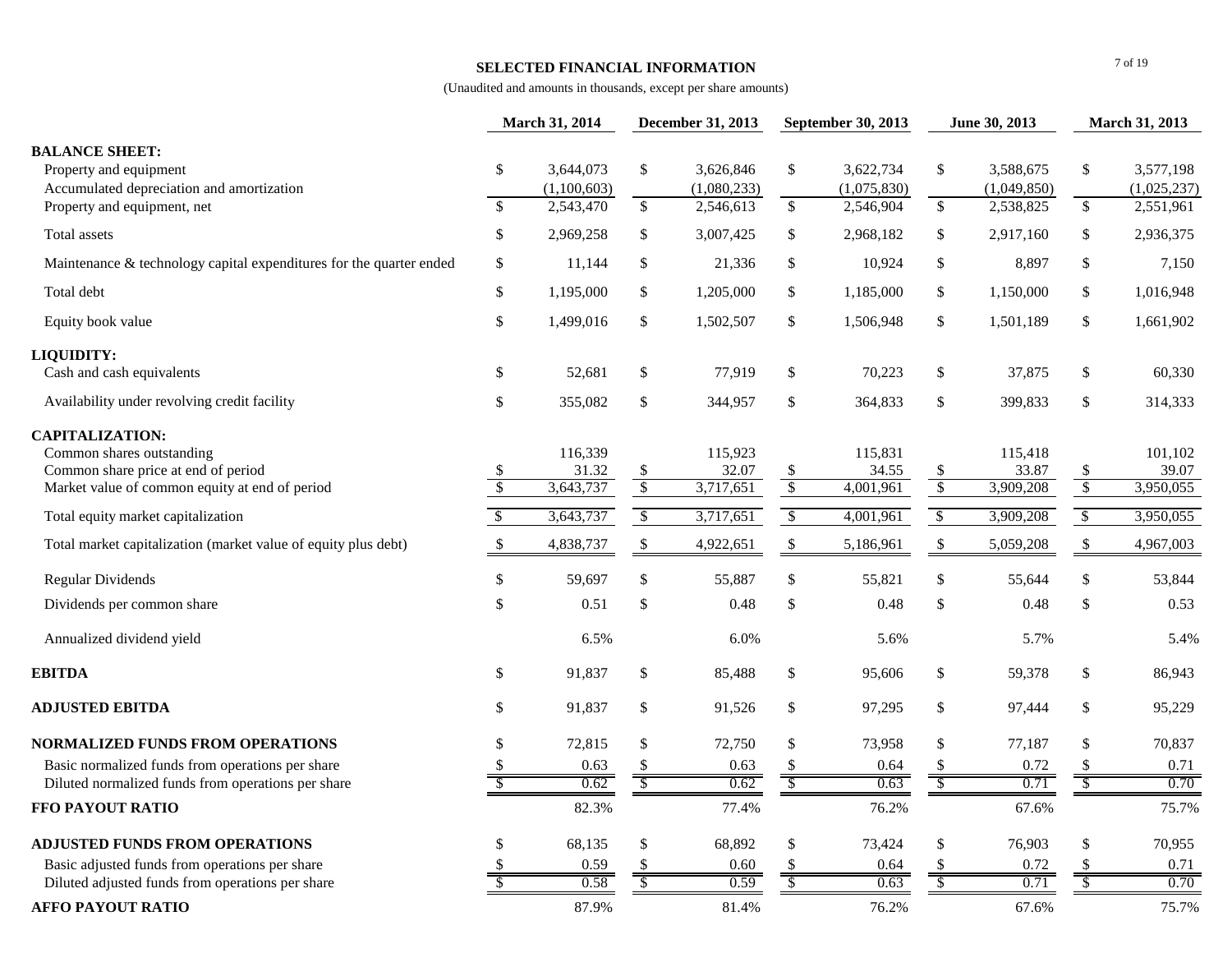## **SELECTED FINANCIAL INFORMATION**

|                                                 |            | (Unaudited and amounts in thousands, except per share amounts) |           | For the Twelve<br><b>Months Ended</b><br>December 31, |            |  |
|-------------------------------------------------|------------|----------------------------------------------------------------|-----------|-------------------------------------------------------|------------|--|
|                                                 |            | For the Three Months Ended March 31,<br>2014<br>2013           |           |                                                       |            |  |
| Number of days per period                       |            | 90                                                             | 90        |                                                       | 365        |  |
| <b>ALL FACILITIES:</b>                          |            |                                                                |           |                                                       |            |  |
| Average available beds                          |            | 85,001                                                         | 89,281    |                                                       | 88,894     |  |
| Average compensated occupancy                   |            | 84.3%                                                          | 85.5%     |                                                       | 85.2%      |  |
| Total compensated man-days                      |            | 6,452,788                                                      | 6,867,860 |                                                       | 27,629,699 |  |
| Revenue per compensated man-day                 | \$         | 61.82<br>\$                                                    | 60.54     | \$                                                    | 60.57      |  |
| Operating expenses per compensated man-day: (1) |            |                                                                |           |                                                       |            |  |
| Fixed expense                                   |            | 33.07                                                          | 32.76     |                                                       | 32.48      |  |
| Variable expense                                |            | 11.03                                                          | 10.05     |                                                       | 10.26      |  |
| Total                                           |            | 44.10                                                          | 42.81     |                                                       | 42.74      |  |
| Operating income per compensated man-day        |            | \$<br>17.72                                                    | 17.73     | <sup>\$</sup>                                         | 17.83      |  |
| Operating margin                                |            | 28.7%                                                          | 29.3%     |                                                       | 29.4%      |  |
| DEPRECIATION AND AMORTIZATION:                  |            |                                                                |           |                                                       |            |  |
| Depreciation expense on real estate             |            | 21,077                                                         | 19,605    |                                                       | 80,990     |  |
| Other depreciation expense                      |            | 7,318                                                          | 7,806     |                                                       | 31,799     |  |
| Amortization of intangibles                     |            | (11)                                                           | (34)      |                                                       | (97)       |  |
| Depreciation and amortization                   | $\sqrt{3}$ | 28,384<br>$\sqrt{2}$                                           | 27,377    | $\sqrt{3}$                                            | 112,692    |  |
| NET OPERATING INCOME:                           |            |                                                                |           |                                                       |            |  |
| Revenue                                         |            |                                                                |           |                                                       |            |  |
| Owned & controlled properties                   | \$         | \$<br>339,169                                                  | 341,774   | \$                                                    | 1,390,032  |  |
| Managed only and other                          |            | 65,053                                                         | 74,949    |                                                       | 304,265    |  |
| Total revenues                                  |            | 404,222                                                        | 416,723   |                                                       | 1,694,297  |  |
| <b>Operating Expenses</b>                       |            |                                                                |           |                                                       |            |  |
| Owned & controlled properties                   |            | 225,219                                                        | 229,444   |                                                       | 942,497    |  |
| Managed only and other                          |            | 62,161                                                         | 68,778    |                                                       | 277,854    |  |
| Total operating expenses                        |            | 287,380                                                        | 298,222   |                                                       | 1,220,351  |  |
| Facility Net Operating Income                   |            |                                                                |           |                                                       |            |  |
| Owned & controlled properties                   |            | 113,950                                                        | 112,330   |                                                       | 447,535    |  |

(1) The calculations of expenses per man-day exclude expenses incurred during the first quarter of 2014 for the Diamondback facility because of the distorted impact they have on the statistics. The expenses were incurred in connection with the activation of the facility in anticipation of a new contract. In April 2014, the decision was made to once again idle the facility in the absence of a definitive customer contract.

Managed only and other 2,892 6,171 26,411 26,411 Total net operating income 116,842 \$ 116,842 \$ 118,501 \$ 473,946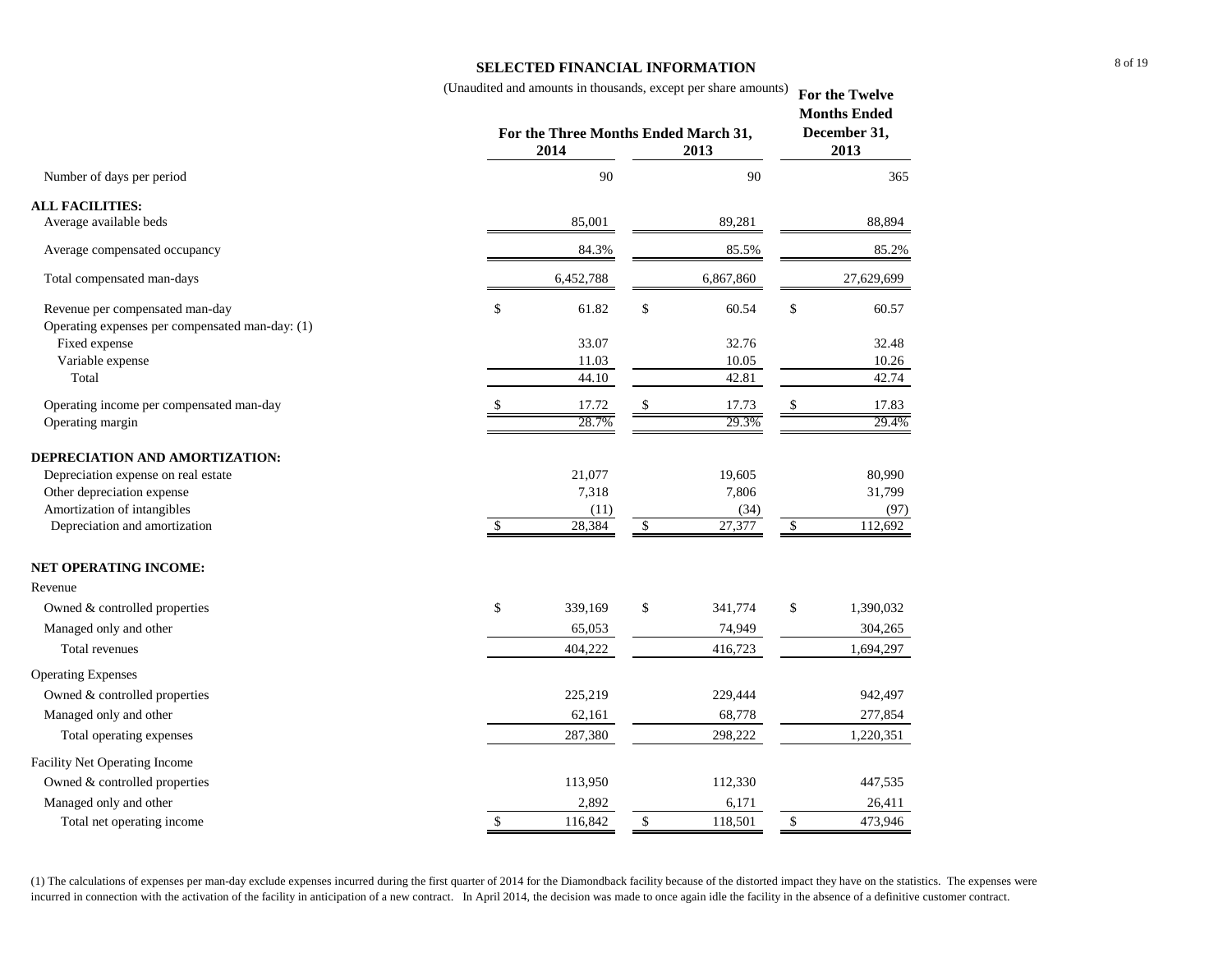## **SEGMENTED DATA**

(Unaudited and amounts in thousands, except per share amounts)

|                                                 |    | For the Three Months Ended March 31,<br>2014<br>2013 |               |           |                      |            |
|-------------------------------------------------|----|------------------------------------------------------|---------------|-----------|----------------------|------------|
| <b>OWNED AND MANAGED FACILITIES:</b>            |    |                                                      |               |           |                      |            |
| Corrections revenue                             | \$ | 334,912                                              | \$            | 341,493   | \$                   | 1,372,059  |
| Operating expenses:                             |    |                                                      |               |           |                      |            |
| Fixed expense                                   |    | 172,639                                              |               | 176,354   |                      | 709,454    |
| Variable expense                                |    | 55,009                                               |               | 52,901    |                      | 215,318    |
| Total                                           |    | 227,648                                              |               | 229,255   |                      | 924,772    |
| Facility net operating income                   | \$ | 107,264                                              | \$            | 112,238   | \$                   | 447,287    |
| Average available beds                          |    | 66,222                                               |               | 67,975    |                      | 67,588     |
| Average compensated occupancy                   |    | 81.3%                                                |               | 81.9%     |                      | 81.6%      |
| Total compensated man-days                      |    | 4,847,951                                            |               | 5,010,775 |                      | 20,120,004 |
| Revenue per compensated man-day                 | \$ | 69.08                                                | \$            | 68.15     | \$                   | 68.19      |
| Operating expenses per compensated man-day: (1) |    |                                                      |               |           |                      |            |
| Fixed                                           |    | 35.31                                                |               | 35.19     |                      | 35.02      |
| Variable                                        |    | 11.33                                                |               | 10.56     |                      | 10.66      |
| Total                                           |    | 46.64                                                |               | 45.75     |                      | 45.68      |
| Operating income per compensated man-day        |    | 22.44                                                | \$            | 22.40     | \$                   | 22.51      |
| Operating margin                                |    | 32.5%                                                |               | 32.9%     |                      | 33.0%      |
| <b>MANAGED ONLY FACILITIES:</b>                 |    |                                                      |               |           |                      |            |
| Corrections revenue                             | \$ | 64,003                                               | \$            | 74,312    | \$                   | 301,454    |
| Operating expenses:                             |    |                                                      |               |           |                      |            |
| Fixed expense                                   |    | 42,215                                               |               | 48,634    |                      | 192,817    |
| Variable expense                                |    | 16,230                                               |               | 16,108    |                      | 69,086     |
| Total                                           |    | 58,445                                               |               | 64,742    |                      | 261,903    |
| Facility net operating income                   | Ŝ  | 5,558                                                | $\mathcal{S}$ | 9,570     | $\sqrt{\frac{2}{5}}$ | 39,551     |
| Average available beds                          |    | 18,779                                               |               | 21,306    |                      | 21,306     |
| Average compensated occupancy                   |    | 95.0%                                                |               | 96.8%     |                      | 96.6%      |
| Total compensated man-days                      |    | 1,604,837                                            |               | 1,857,085 |                      | 7,509,695  |
| Revenue per compensated man-day                 | \$ | 39.88                                                | \$            | 40.02     | \$                   | 40.14      |
| Operating expenses per compensated man-day:     |    |                                                      |               |           |                      |            |
| Fixed expense                                   |    | 26.30                                                |               | 26.19     |                      | 25.68      |
| Variable expense                                |    | 10.11                                                |               | 8.67      |                      | 9.20       |
| Total                                           |    | 36.41                                                |               | 34.86     |                      | 34.88      |
| Operating income per compensated man-day        | \$ | 3.47                                                 | \$            | 5.16      | \$                   | 5.26       |
| Operating margin                                |    | 8.7%                                                 |               | 12.9%     |                      | 13.1%      |

(1) The calculations of expenses per man-day exclude expenses incurred during the first quarter of 2014 for the Diamondback facility because of the distorted impact they have on the statistics. The expenses were incurred in connection with the activation of the facility in anticipation of a new contract. In April 2014, the decision was made to once again idle the facility in the absence of a definitive customer contract.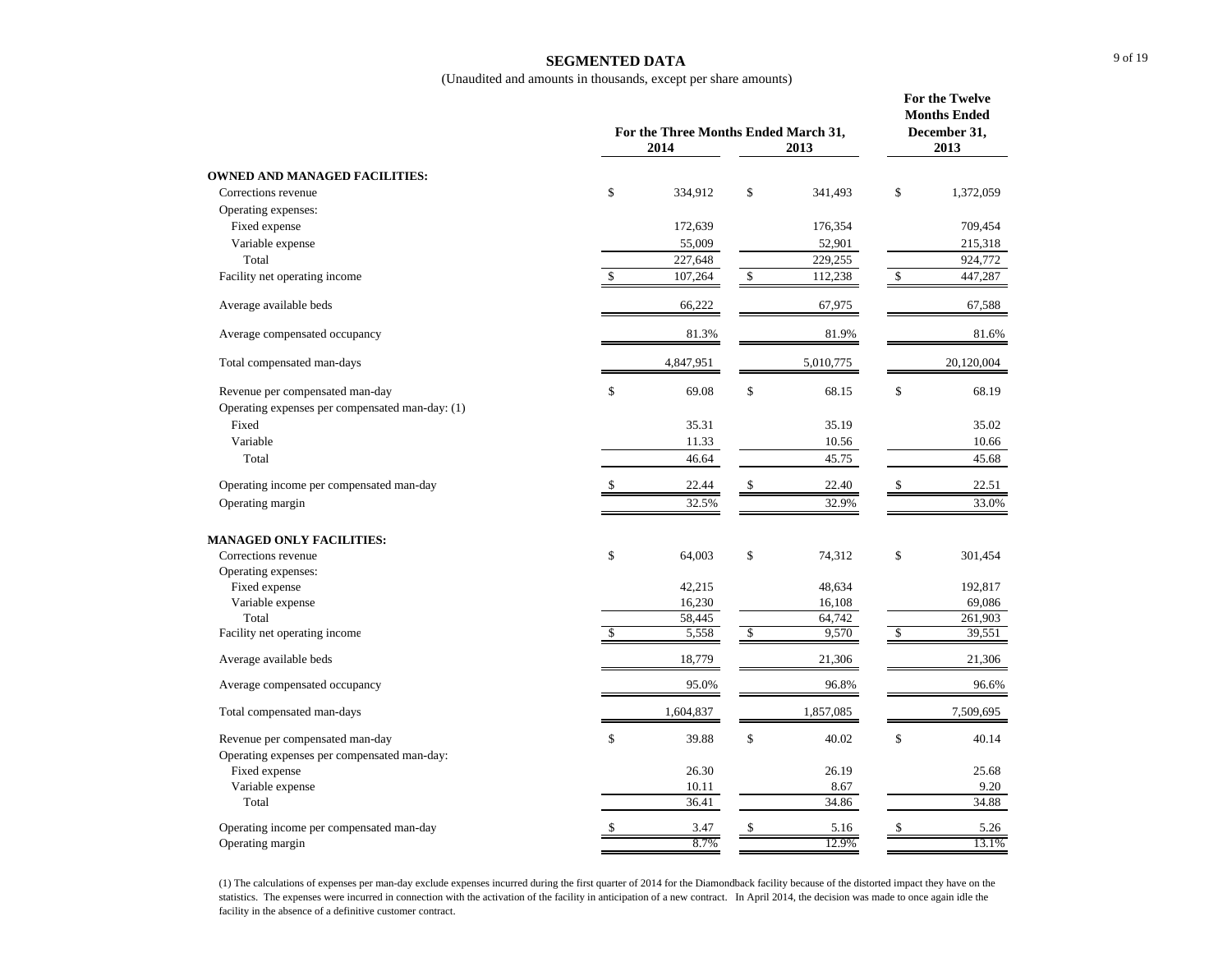# **ANALYSIS OF OUTSTANDING DEBT**

(Unaudited and amounts in thousands)

|                                  | Outstanding<br><b>Balance</b><br>12/31/2013 | Outstanding<br><b>Balance</b><br>3/31/2014 | <b>Stated</b><br><b>Interest</b><br>Rate | <b>Effective</b><br><b>Interest</b><br>$_{1}$<br>Rate | <b>Maturity</b><br>Date | Callable/<br>Redeemable                                                                                                                                                                                                              |
|----------------------------------|---------------------------------------------|--------------------------------------------|------------------------------------------|-------------------------------------------------------|-------------------------|--------------------------------------------------------------------------------------------------------------------------------------------------------------------------------------------------------------------------------------|
| <b>Fixed Rate:</b>               |                                             |                                            |                                          |                                                       |                         |                                                                                                                                                                                                                                      |
| \$350.0 Million Senior Notes     | 350,000                                     | 350,000                                    | 4.625%                                   | 4.80%                                                 | May 2023                | Prior to February 1, 2023, redeemable at a "make-whole"<br>redemption price, plus accrued and unpaid interest; thereafter<br>the notes are redeemable at 100% of the aggregate principal<br>amount plus accrued and unpaid interest. |
| \$325 Million Senior Notes       | 325,000                                     | 325,000                                    | 4.125%                                   | 4.38%                                                 | April 2020              | Prior to January 1, 2020, redeemable at a "make-whole"<br>redemption price, plus accrued and unpaid interest; thereafter<br>the notes are redeemable at 100% of the aggregate principal<br>amount plus accrued and unpaid interest.  |
| <b>Total Fixed Rate Debt</b>     | 675,000                                     | 675,000                                    |                                          |                                                       |                         |                                                                                                                                                                                                                                      |
| <b>Floating Rate:</b>            |                                             |                                            |                                          |                                                       |                         |                                                                                                                                                                                                                                      |
| <b>Revolving Credit Facility</b> | 530,000                                     | 520,000                                    | 2.13%                                    | 2)<br>2.44%                                           | December 2017           |                                                                                                                                                                                                                                      |
| <b>Grand Total Debt</b>          | 1,205,000                                   | 1,195,000                                  | 3.42%                                    | 3.67%                                                 | 5.92                    | 3)                                                                                                                                                                                                                                   |

<sup>1)</sup> Includes amortization of debt issuance costs, net of debt discounts and premiums.

<sup>2)</sup> During March 2013, the Company amended and extended the revolving credit facility to an aggregate capacity of \$900.0 million with a maturity of December 2017. The Company also has \$24.9 million of letters of credit outstanding under a sub-facility reducing the available capacity under the revolving credit facility to \$355.1 million as of March 31, 2014. The Revolving Credit facility currently bears interest at LIBOR plus a margin of

<sup>3)</sup> Represents the weighted average debt maturity in years.

### *Debt Maturity Schedule at March 31, 2014:*

| <b>Year</b>       | <b>Total Debt</b><br><b>Maturing</b> | % of Debt<br><b>Maturing</b> | % of Debt<br><b>Maturing</b> |
|-------------------|--------------------------------------|------------------------------|------------------------------|
| 2014              |                                      | $0.00\%$                     | 0.00%                        |
| 2015              |                                      | $0.00\%$                     | $0.00\%$                     |
| 2016              |                                      | $0.00\%$                     | $0.00\%$                     |
| 2017              | 520,000                              | 43.51%                       | 43.51%                       |
| 2018              |                                      | $0.00\%$                     | 43.51%                       |
| <b>Thereafter</b> | 675,000                              | 56.49%                       | 100.00%                      |
|                   | 1,195,000<br>S                       | 100.00%                      |                              |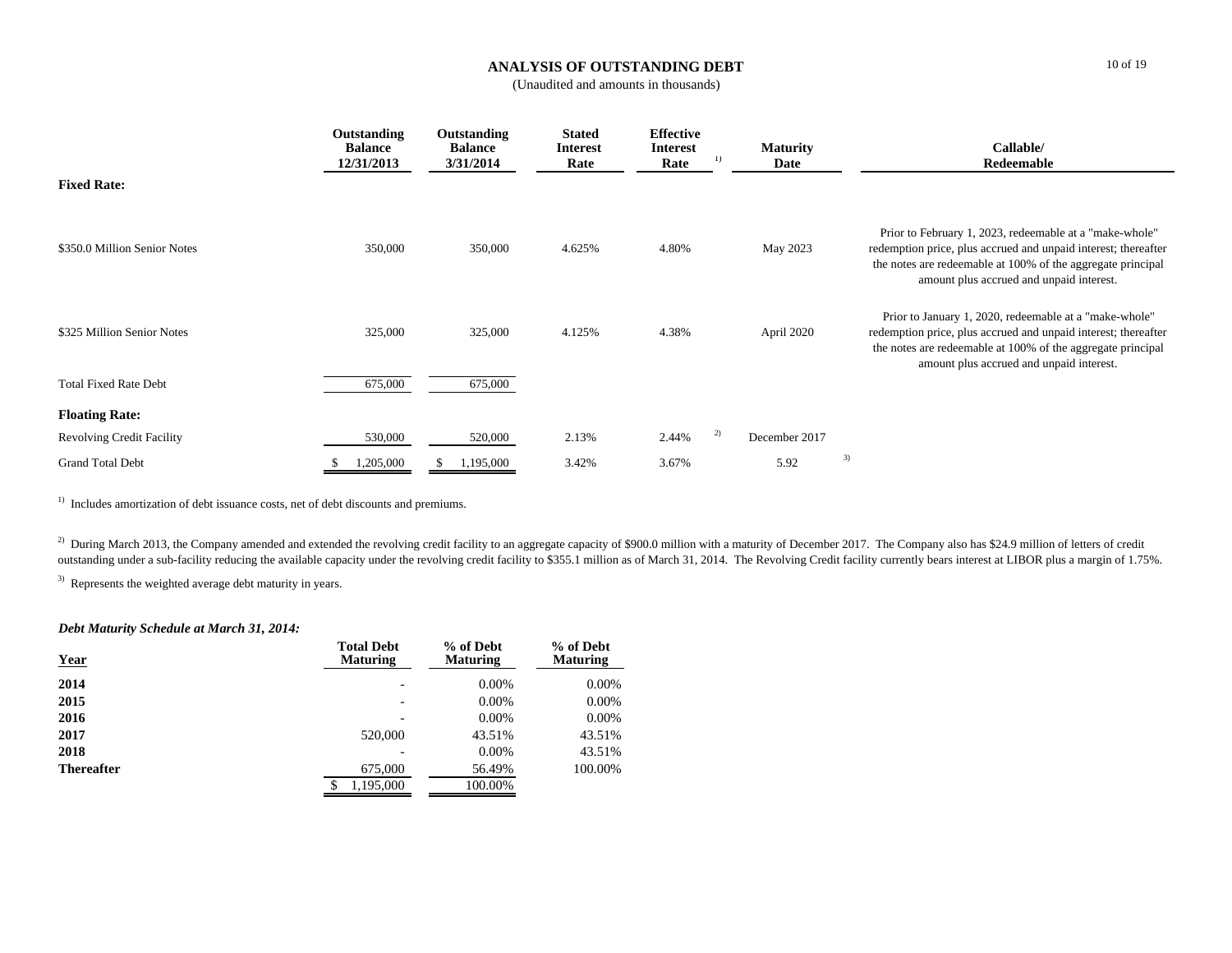#### **SELECTED OPERATING RATIOS**

(Unaudited and amounts in thousands, except per share amounts)

|                                                                                                                           |    | <b>For the Three Months Ended</b><br>March 31, |              |            | For the Twelve<br><b>Months Ended</b><br>December 31, |           |
|---------------------------------------------------------------------------------------------------------------------------|----|------------------------------------------------|--------------|------------|-------------------------------------------------------|-----------|
|                                                                                                                           |    | 2014                                           |              | 2013       |                                                       | 2013      |
| <b>COVERAGE RATIOS:</b>                                                                                                   |    |                                                |              |            |                                                       |           |
| Interest coverage ratio (Adjusted EBITDA/Interest incurred) (x)                                                           |    | 8.9x                                           |              | 7.9x       |                                                       | 8.6x      |
| Fixed charge coverage ratio (Adjusted EBITDA/(Interest incurred $+$ Scheduled prin pmts)) (x)                             |    | 8.9x                                           |              | 7.9x       |                                                       | 8.6x      |
| Senior debt coverage ratio (Senior debt/Annualized Adjusted EBITDA) (x)                                                   |    | 3.3x                                           |              | 2.7x       |                                                       | 3.2x      |
| Total debt coverage ratio (Total debt/Annualized Adjusted EBITDA) (x)                                                     |    | 3.3x                                           |              | 2.7x       |                                                       | 3.2x      |
| Accounts receivable turnover (Annualized revenues/Accounts receivable) (x)                                                |    | 6.8x                                           |              | 7.2x       |                                                       | 6.9x      |
| <b>DEBT/EQUITY RATIOS:</b>                                                                                                |    |                                                |              |            |                                                       |           |
| Total debt/Total market capitalization                                                                                    |    | 24.7%                                          |              | 20.5%      |                                                       | 24.5%     |
| Total debt/Equity market capitalization                                                                                   |    | 32.8%                                          |              | 25.7%      |                                                       | 32.4%     |
| Total debt/Book equity capitalization                                                                                     |    | 79.7%                                          |              | 61.2%      |                                                       | 80.2%     |
| Total debt/Gross book value of real estate assets                                                                         |    | 32.7%                                          |              | 28.4%      |                                                       | 33.2%     |
| <b>RETURN ON INVESTMENT RATIOS:</b>                                                                                       |    |                                                |              |            |                                                       |           |
| Annualized return on operating real estate investments                                                                    |    |                                                |              |            |                                                       |           |
| (Annualized Adjusted EBITDA/Average operating real estate investments (undepreciated book value)*)                        |    | 10.1%                                          |              | 10.6%      |                                                       | 10.6%     |
| Annualized return on total assets                                                                                         |    |                                                |              |            |                                                       |           |
| (Annualized Adjusted EBITDA/Average total assets (undepreciated book value)*)                                             |    | 9.0%                                           |              | 9.6%       |                                                       | 9.5%      |
| <b>OVERHEAD RATIOS:</b>                                                                                                   |    |                                                |              |            |                                                       |           |
| Annualized general & administrative expenses (excl. non-recurring costs)/Average total assets (undepreciated book value)* |    | 2.5%                                           |              | 2.3%       |                                                       | 2.3%      |
| General & administrative expenses (excluding non-recurring costs)/Total revenues                                          |    | 6.3%                                           |              | 5.6%       |                                                       | 5.5%      |
| INTEREST EXPENSE, NET:                                                                                                    |    |                                                |              |            |                                                       |           |
| Interest income from continuing operations                                                                                | \$ | (287)                                          | \$           | (350)      | \$                                                    | (1,979)   |
| Interest incurred                                                                                                         |    | 10,299                                         |              | 12,010     |                                                       | 44,432    |
| Amortization of debt costs and other non-cash interest                                                                    |    | 771                                            |              | 1,047      |                                                       | 3,509     |
| Capitalized interest                                                                                                      |    | (435)                                          |              | (141)      |                                                       | (836)     |
| Interest expense, net                                                                                                     | -S | 10,348                                         | \$           | 12,566     | - \$                                                  | 45,126    |
| <b>EBITDA CALCULATION:</b>                                                                                                |    |                                                |              |            |                                                       |           |
| Net income                                                                                                                | \$ | 51,738                                         | $\mathbb{S}$ | 181,092    | \$                                                    | 300,835   |
| Interest expense, net                                                                                                     |    | 10,348                                         |              | 12,566     |                                                       | 45,126    |
| Depreciation and amortization                                                                                             |    | 28,384                                         |              | 27,377     |                                                       | 112,692   |
| Income tax expense (benefit)                                                                                              |    | 1,367                                          |              | (134, 447) |                                                       | (134,995) |
| (Income) loss from discontinued operations, net of taxes                                                                  |    |                                                |              | 355        |                                                       | 3,757     |
| <b>EBITDA</b>                                                                                                             |    | 91,837                                         |              | 86,943     |                                                       | 327,415   |
| Expenses associated with debt refinancing transactions                                                                    |    |                                                |              | 225        |                                                       | 36,528    |
| Expenses associated with REIT conversion                                                                                  |    |                                                |              | 8,061      |                                                       | 10,267    |
| Expenses associated with mergers and acquisitions                                                                         |    |                                                |              |            |                                                       | 771       |
| Asset impairments                                                                                                         |    |                                                |              |            |                                                       | 6,513     |
| <b>ADJUSTED EBITDA</b>                                                                                                    | \$ | 91,837                                         | \$           | 95,229     | \$                                                    | 381,494   |

*\*Calculated as a simple average (beginning of period plus end of period divided by 2)*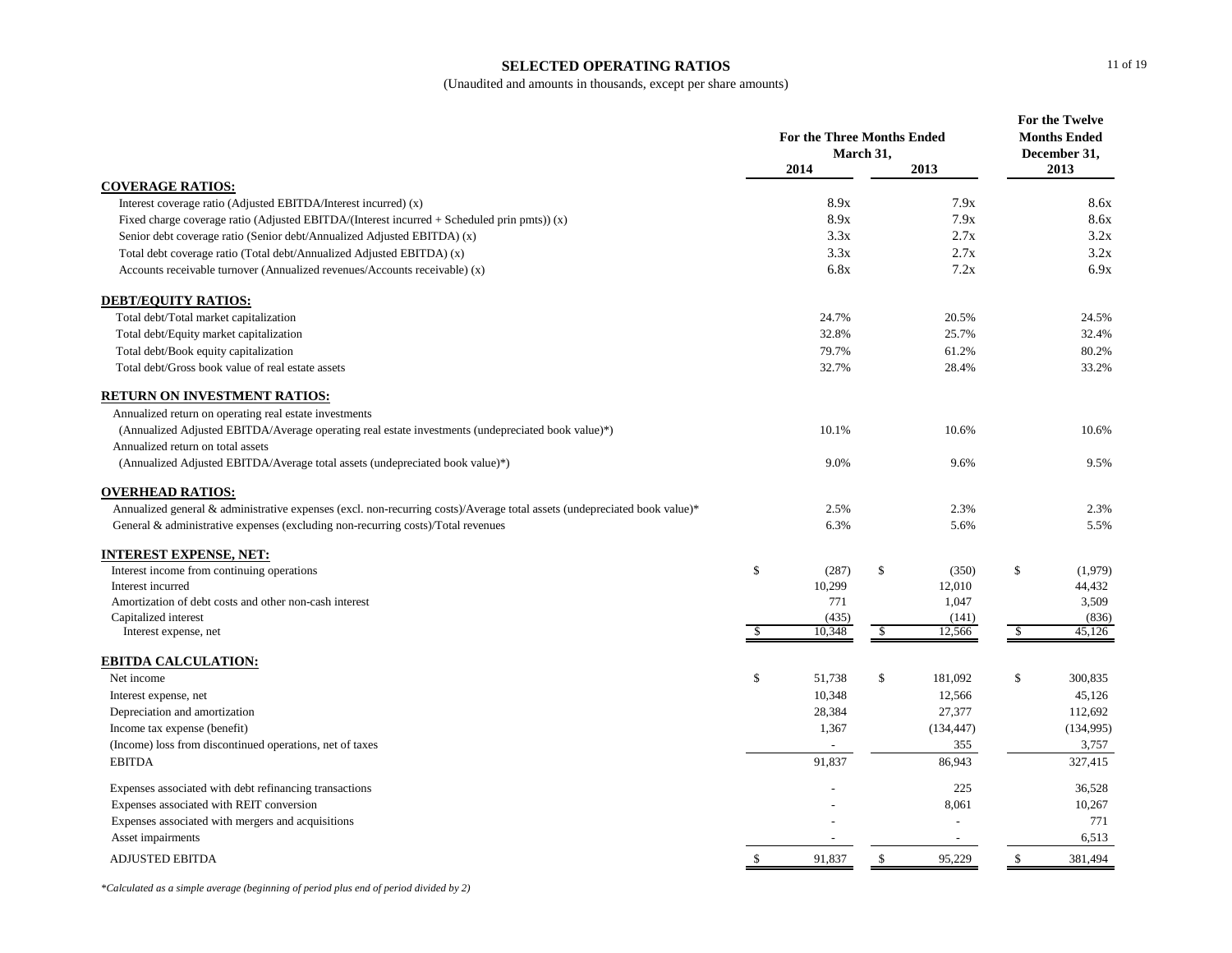# **TOP 10 PARTNERS**

## (Unaudited and amounts in thousands)

| <b>Customer</b>                                     |    | <b>Revenue For the Three</b><br><b>Months Ended</b><br>March 31, 2014 | <b>Percent of Revenue For the</b><br><b>Three Months Ended</b><br>March 31, 2014 |  |
|-----------------------------------------------------|----|-----------------------------------------------------------------------|----------------------------------------------------------------------------------|--|
| 1 United States Marshals                            | \$ | 69,993                                                                | 17.32%                                                                           |  |
| 2 California                                        |    | 58,540 (1)                                                            | 14.48%                                                                           |  |
| 3 Bureau of Prisons                                 |    | 53,501                                                                | 13.24%                                                                           |  |
| 4 United States Immigration and Customs Enforcement |    | 46,971                                                                | 11.62%                                                                           |  |
| 5 Georgia                                           |    | 26,116                                                                | 6.46%                                                                            |  |
| 6 Tennessee                                         |    | 21,760                                                                | 5.38%                                                                            |  |
| 7 Colorado                                          |    | 16,050                                                                | 3.97%                                                                            |  |
| 8 Oklahoma                                          |    | 13,792                                                                | 3.41%                                                                            |  |
| 9 Texas                                             |    | 11,084                                                                | 2.74%                                                                            |  |
| 10 Florida                                          |    | 9,646                                                                 | 2.39%                                                                            |  |
|                                                     |    | 327,453                                                               | 81.01%                                                                           |  |
| <b>Total Revenue</b>                                |    | 404,222                                                               | 100.00%                                                                          |  |

(1) California revenues include rental revenue generated at the California City facility under a lease agreement with the California Department of Corrections and Rehabilitation.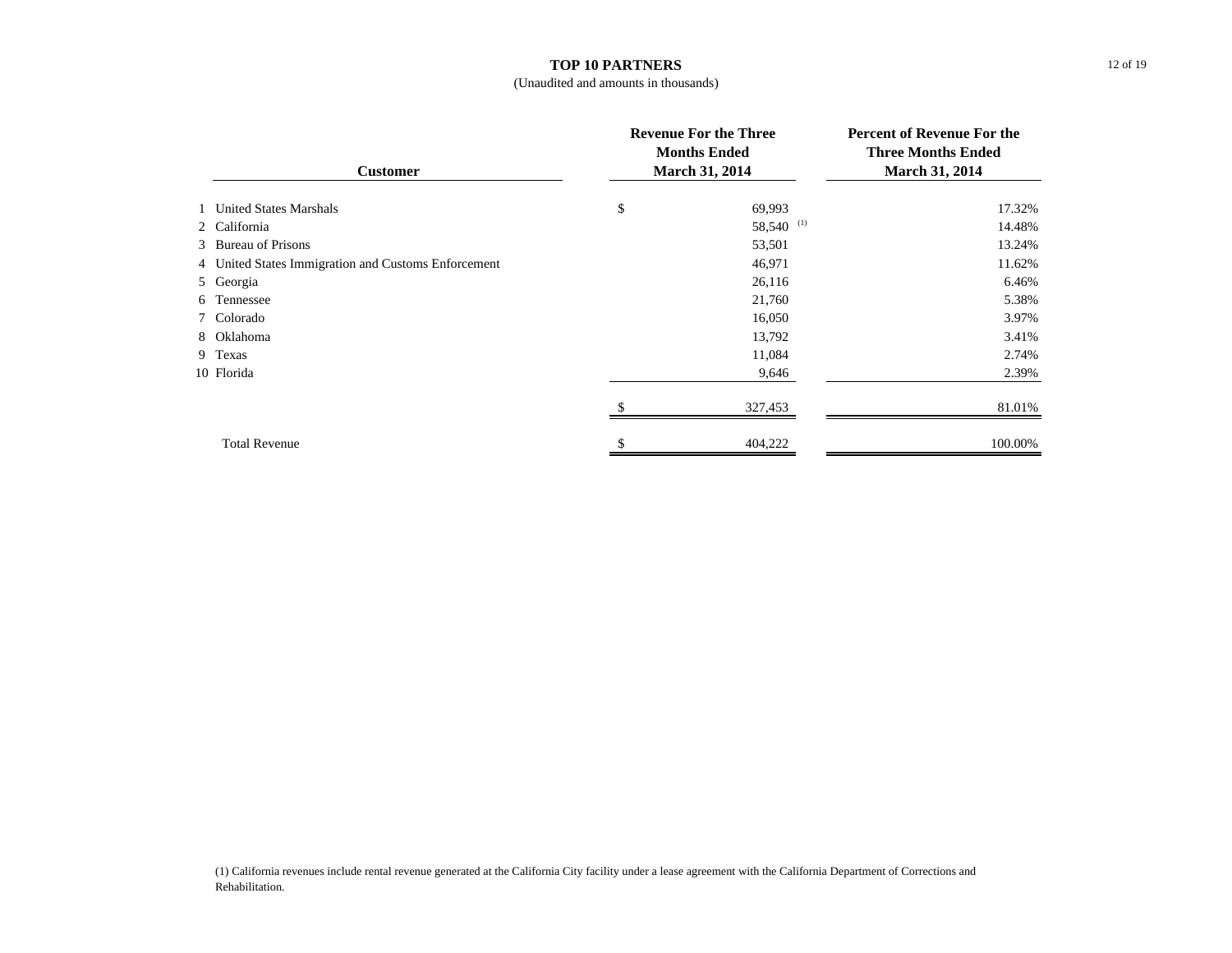| <b>Facility Name</b>                                             | <b>Year Constructed</b><br>(A) | <b>Primary Customer</b> | <b>Design</b><br>Capacity $(B)$ | <b>Security</b><br>Level | <b>Facility Type</b><br>(C) | <b>Term</b> | Remaining<br><b>Renewal Options</b><br>(D) | Compensated<br>Occupancy % for<br>the Quarter ended<br>3/31/14 |
|------------------------------------------------------------------|--------------------------------|-------------------------|---------------------------------|--------------------------|-----------------------------|-------------|--------------------------------------------|----------------------------------------------------------------|
| <b>Owned and Managed Facilities:</b>                             |                                |                         |                                 |                          |                             |             |                                            |                                                                |
| Central Arizona Detention Center<br>Florence, Arizona            | 1994, 1998                     | <b>USMS</b>             | 2,304                           | Multi                    | Detention                   | $Sep-18$    | $(2)$ 5 year                               | 143.75%                                                        |
| <b>Eloy Detention Center</b><br>Eloy, Arizona                    | 1995, 1996                     | ICE                     | 1,500                           | Medium                   | Detention                   | Indefinite  |                                            | 98.17%                                                         |
| <b>Florence Correctional Center</b><br>Florence, Arizona         | 1999, 2004                     | <b>USMS</b>             | 1,824                           | Multi                    | Detention                   | $Sep-18$    | $(2)$ 5 year                               | 123.72%                                                        |
| La Palma Correctional Center<br>Eloy, Arizona                    | 2008                           | State of California     | 3,060                           | Medium                   | Correctional                | $Jun-16$    | Indefinite                                 | 100.40%                                                        |
| Red Rock Correctional Center (E)<br>Eloy, Arizona                | 2006                           | State of Arizona        | 1,596                           | Medium                   | Correctional                | $Jan-23$    | $(2)$ 5 year                               | 23.18%                                                         |
| Saguaro Correctional Facility<br>Eloy, Arizona                   | 2007                           | State of Hawaii         | 1,896                           | Medium                   | Correctional                | $Jun-14$    | $(2)$ 1 year                               | 93.99%                                                         |
| <b>CAI Boston Avenue</b><br>San Diego, California                | 1980, 2011                     | <b>BOP</b>              | 120                             | Non-secure               | Community<br>Corrections    | May-14      | $(2)$ 1 year                               | 94.27%                                                         |
| CAI Ocean View<br>San Diego, California                          | 1930, 2011                     | County of San Diego     | 483                             | Non-secure               | Community<br>Corrections    | $Jun-14$    | $(3)$ 1 year                               | 71.14%                                                         |
| San Diego Correctional Facility (F)<br>San Diego, California     | 1999, 2000                     | ICE                     | 1,154                           | Minimum/<br>Medium       | Detention                   | $Jun-14$    | $(3)$ 3 year                               | 84.35%                                                         |
| <b>Bent County Correctional Facility</b><br>Las Animas, Colorado | 1992, 1997, 2008               | State of Colorado       | 1,420                           | Medium                   | Correctional                | $Jun-14$    | $(2)$ 1 year                               | 97.50%                                                         |
| Crowley County Correctional Facility<br>Olney Springs, Colorado  | 1998, 2004                     | State of Colorado       | 1,794                           | Medium                   | Correctional                | $Jun-14$    | $(2)$ 1 year                               | 83.01%                                                         |
| Huerfano County Correctional Center<br>Walsenburg, Colorado      | 1997                           |                         | 752                             | Medium                   | Correctional                |             |                                            | 0.00%                                                          |
| Kit Carson Correctional Center<br>Burlington, Colorado           | 1998, 2008                     | State of Colorado       | 1,488                           | Medium                   | Correctional                | $Jun-14$    | $(2)$ 1 year                               | 47.59%                                                         |
| Coffee Correctional Facility (G)<br>Nicholls, Georgia            | 1998, 1999, 2010               | State of Georgia        | 2,312                           | Medium                   | Correctional                | $Jun-14$    | $(20)$ 1 year                              | 111.83%                                                        |
| Jenkins Correctional Center (G)<br>Millen, Georgia               | 2012                           | State of Georgia        | 1,124                           | Medium                   | Correctional                | $Jun-14$    | $(21)$ 1 year                              | 100.67%                                                        |
| McRae Correctional Facility<br>McRae, Georgia                    | 2000, 2002, 2012               | <b>BOP</b>              | 1,978                           | Medium                   | Correctional                | $Nov-16$    | $(3)$ 2 year                               | 109.49%                                                        |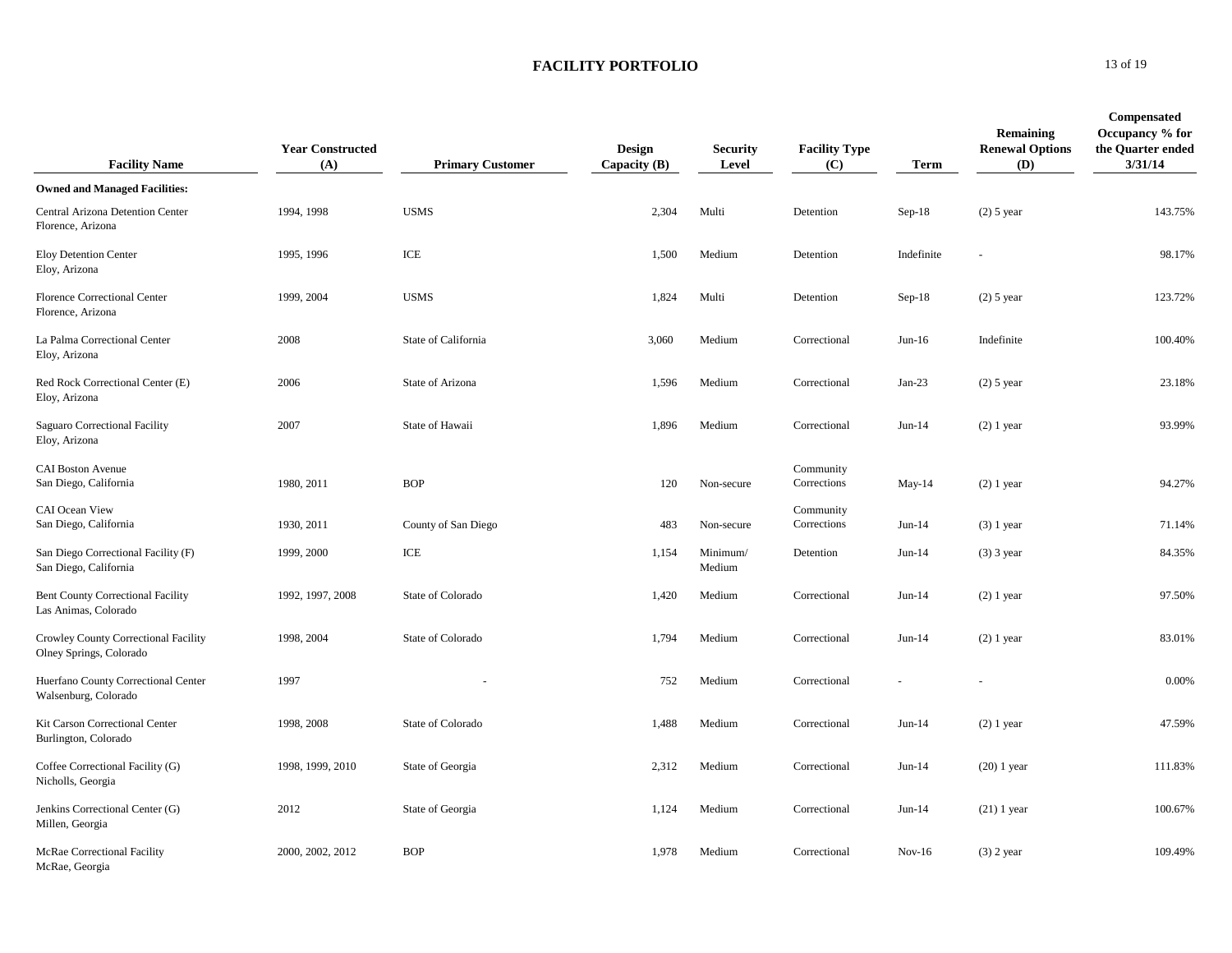| <b>Facility Name</b>                                                   | <b>Year Constructed</b><br>(A) | <b>Primary Customer</b>                 | <b>Design</b><br>Capacity $(B)$ | <b>Security</b><br>Level | <b>Facility Type</b><br>(C) | <b>Term</b> | Remaining<br><b>Renewal Options</b><br>(D) | <b>Compensated</b><br>Occupancy % for<br>the Quarter ended<br>3/31/14 |
|------------------------------------------------------------------------|--------------------------------|-----------------------------------------|---------------------------------|--------------------------|-----------------------------|-------------|--------------------------------------------|-----------------------------------------------------------------------|
| <b>Stewart Detention Center</b><br>Lumpkin, Georgia                    | 2004                           | ICE                                     | 1,752                           | Medium                   | Detention                   | Indefinite  |                                            | 77.88%                                                                |
| Wheeler Correctional Facility (G)<br>Alamo, Georgia                    | 1998, 1999, 2010               | State of Georgia                        | 2,312                           | Medium                   | Correctional                | $Jun-14$    | $(20)$ 1 year                              | 115.54%                                                               |
| Leavenworth Detention Center<br>Leavenworth, Kansas                    | 1992, 2000, 2004,<br>2008      | <b>USMS</b>                             | 1,033                           | Maximum                  | Detention                   | $Dec-16$    | $(2)$ 5 year                               | 87.88%                                                                |
| Lee Adjustment Center<br>Beattyville, Kentucky                         | 1990                           | State of Vermont                        | 816                             | Minimum/<br>Medium       | Correctional                | $Jun-15$    |                                            | 56.62%                                                                |
| Marion Adjustment Center<br>St. Mary, Kentucky                         | 1955, 1988                     |                                         | 826                             | Minimum/<br>Medium       | Correctional                |             |                                            | 0.00%                                                                 |
| Otter Creek Correctional Center (H)<br>Wheelwright, Kentucky           | 1993                           |                                         | 656                             | Minimum/<br>Medium       | Correctional                |             |                                            | 0.00%                                                                 |
| Prairie Correctional Facility<br>Appleton, Minnesota                   | 1991                           |                                         | 1,600                           | Medium                   | Correctional                |             |                                            | 0.00%                                                                 |
| <b>Adams County Correctional Center</b><br>Adams County, Mississippi   | 2008                           | <b>BOP</b>                              | 2,232                           | Medium                   | Correctional                | $Jul-15$    | $(2)$ 2 year                               | 110.27%                                                               |
| Tallahatchie County Correctional Facility (I)<br>Tutwiler, Mississippi | 2000, 2007, 2008               | State of California                     | 2,672                           | Medium                   | Correctional                | $Jun-16$    | Indefinite                                 | 100.33%                                                               |
| Crossroads Correctional Center (J)<br>Shelby, Montana                  | 1999                           | State of Montana                        | 664                             | Multi                    | Correctional                | $Jun-15$    | $(2)$ 2 year                               | 95.34%                                                                |
| Nevada Southern Detention Center<br>Pahrump, Nevada                    | 2010                           | Office of the Federal Detention Trustee | 1,072                           | Medium                   | Detention                   | $Sep-15$    | $(3)$ 5 year                               | 72.66%                                                                |
| Elizabeth Detention Center<br>Elizabeth, New Jersey                    | 1963                           | ICE                                     | 300                             | Minimum                  | Detention                   | $Sep-14$    | $(7)$ 1 year                               | 95.00%                                                                |
| Cibola County Corrections Center<br>Milan, New Mexico                  | 1994, 1999                     | <b>BOP</b>                              | 1,129                           | Medium                   | Correctional                | $Sep-14$    | $(3)$ 2 year                               | 103.76%                                                               |
| New Mexico Women's Correctional Facility<br>Grants, New Mexico         | 1989, 2000                     | <b>State of New Mexico</b>              | 596                             | Multi                    | Correctional                | $Jun-15$    | $(1)$ 1 year                               | 112.39%                                                               |
| <b>Torrance County Detention Facility</b><br>Estancia, New Mexico      | 1990, 1997                     | <b>USMS</b>                             | 910                             | Multi                    | Detention                   | Indefinite  | ÷.                                         | 91.41%                                                                |
| Lake Erie Correctional Institution (K)<br>Conneaut, Ohio               | 1999                           | State of Ohio                           | 1,798                           | Medium                   | Correctional                | $Jun-32$    | Indefinite                                 | 98.23%                                                                |
| Northeast Ohio Correctional Center<br>Youngstown, Ohio                 | 1997                           | <b>BOP</b>                              | 2,016                           | Medium                   | Correctional                | $May-15$    |                                            | 102.05%                                                               |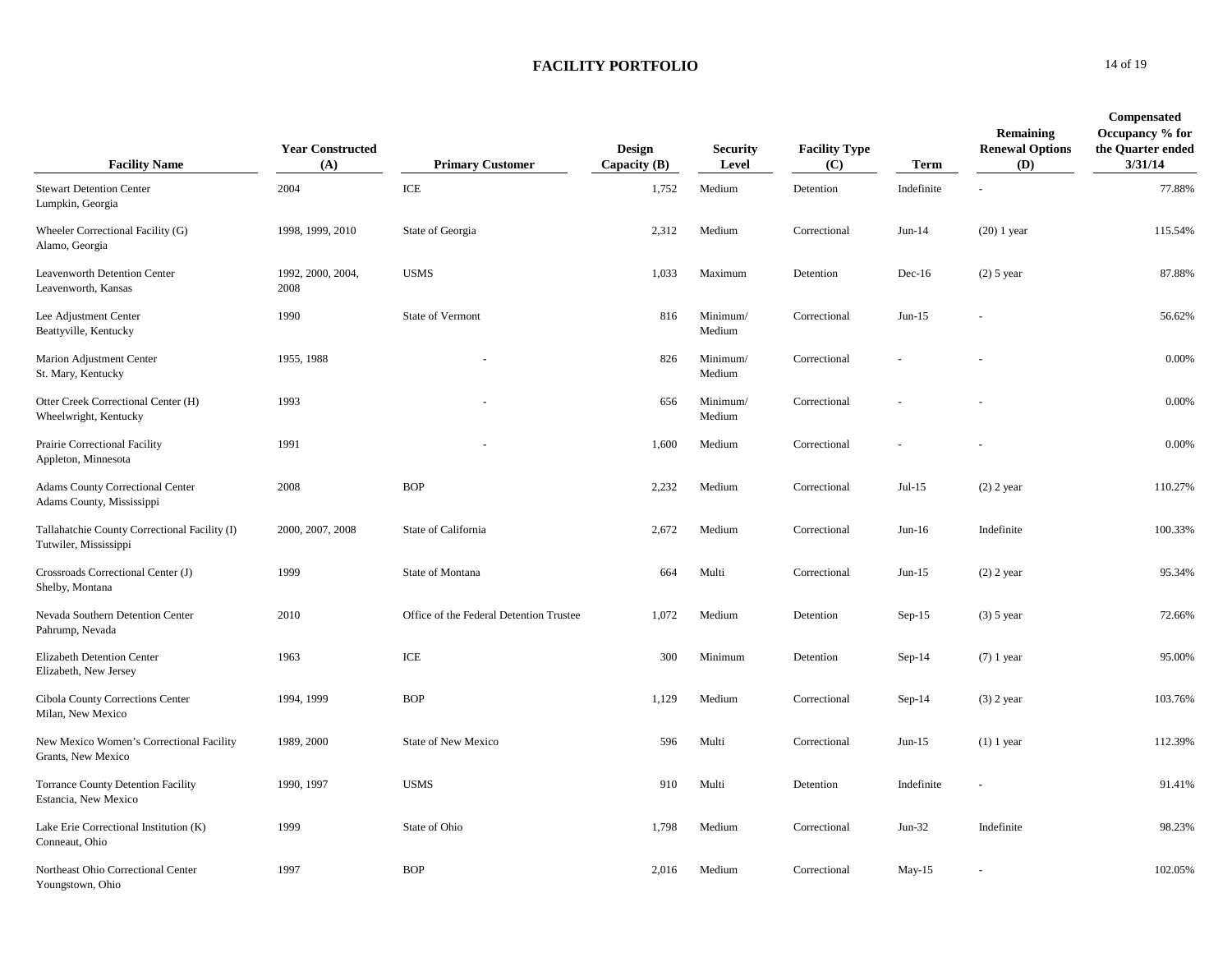| <b>Facility Name</b>                                                                     | <b>Year Constructed</b><br>(A) | <b>Primary Customer</b>   | <b>Design</b><br>Capacity (B) | <b>Security</b><br>Level | <b>Facility Type</b><br>(C) | Term      | Remaining<br><b>Renewal Options</b><br>(D) | <b>Compensated</b><br>Occupancy % for<br>the Quarter ended<br>3/31/14 |
|------------------------------------------------------------------------------------------|--------------------------------|---------------------------|-------------------------------|--------------------------|-----------------------------|-----------|--------------------------------------------|-----------------------------------------------------------------------|
| Queensgate Correctional Facility<br>Cincinnati, Ohio                                     | 1906                           |                           | 850                           | Medium                   |                             |           |                                            | 0.00%                                                                 |
| Cimarron Correctional Facility (L)<br>Cushing, Oklahoma                                  | 1997, 2008                     | State of Oklahoma         | 1,692                         | Medium                   | Correctional                | $Jun-14$  |                                            | 97.19%                                                                |
| Davis Correctional Facility (L)<br>Holdenville, Oklahoma                                 | 1996, 2008                     | State of Oklahoma         | 1,670                         | Medium                   | Correctional                | $Jun-14$  |                                            | 99.78%                                                                |
| Diamondback Correctional Facility<br>Watonga, Oklahoma                                   | 1998, 2000                     |                           | 2,160                         | Medium                   | Correctional                |           |                                            | 0.00%                                                                 |
| North Fork Correctional Facility<br>Sayre, Oklahoma                                      | 1998, 2007                     | State of California       | 2,400                         | Medium                   | Correctional                | $Jun-16$  | Indefinite                                 | 104.34%                                                               |
| West Tennessee Detention Facility<br>Mason, Tennessee                                    | 1990, 1996                     | <b>USMS</b>               | 600                           | Multi                    | Detention                   | $Sep-15$  | $(7)$ 2 year                               | 49.08%                                                                |
| <b>Shelby Training Center</b><br>Memphis, Tennessee                                      | 1986, 1995                     |                           | 200                           | Secure                   |                             |           |                                            | 0.00%                                                                 |
| Whiteville Correctional Facility (M)<br>Whiteville, Tennessee                            | 1998                           | <b>State of Tennessee</b> | 1,536                         | Medium                   | Correctional                | $Jun-16$  |                                            | 97.36%                                                                |
| <b>Eden Detention Center</b><br>Eden, Texas                                              | 1990                           | <b>BOP</b>                | 1,422                         | Medium                   | Correctional                | Apr- $15$ | $(1)$ 2 year                               | 107.07%                                                               |
| <b>Houston Processing Center</b><br>Houston, Texas                                       | 1984, 2005                     | ICE                       | 1,000                         | Medium                   | Detention                   | $Mar-15$  |                                            | 93.44%                                                                |
| Houston Educational Facility<br>Houston, Texas                                           | 1998                           |                           | 650                           | Non-secure               | Community<br>Corrections    |           |                                            | 0.00%                                                                 |
| <b>Laredo Processing Center</b><br>Laredo, Texas                                         | 1985, 1990                     | ICE                       | 258                           | Minimum/<br>Medium       | Detention                   | $Jun-18$  |                                            | 102.29%                                                               |
| Webb County Detention Center<br>Laredo, Texas                                            | 1998                           | <b>USMS</b>               | 480                           | Medium                   | Detention                   | $Nov-17$  |                                            | 83.06%                                                                |
| Mineral Wells Pre-Parole Transfer Facility<br>Mineral Wells, Texas                       | 1995                           |                           | 2,103                         | Minimum                  | Correctional                |           |                                            | 0.00%                                                                 |
| T. Don Hutto Residential Center<br>Taylor, Texas                                         | 1997                           | ICE                       | 512                           | Non-secure               | Detention                   | $Jan-15$  | Indefinite                                 | 95.72%                                                                |
| D.C. Correctional Treatment Facility (N)<br>Washington D.C.                              | 1992                           | District of Columbia      | 1,500                         | Medium                   | Detention                   | $Jan-17$  |                                            | 50.02%                                                                |
| Total design capacity for Owned and Managed Facilities (49 Owned and Managed Facilities) |                                |                           | 66,222                        |                          |                             |           |                                            | 81.3%                                                                 |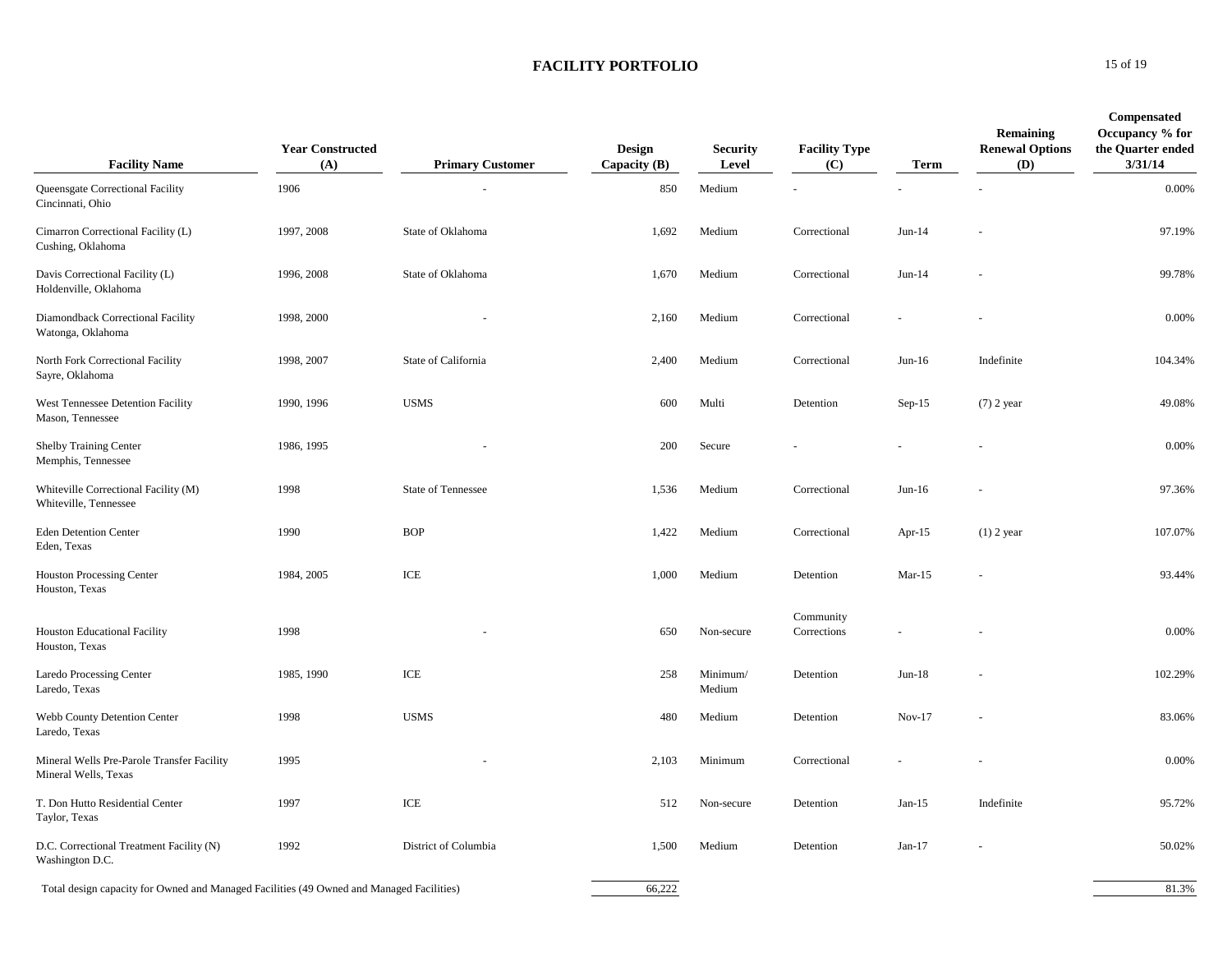| <b>Facility Name</b>                                                                             | <b>Year Constructed</b><br>(A)  | <b>Primary Customer</b>   | <b>Design</b><br>Capacity $(B)$ | Security<br>Level  | <b>Facility Type</b><br>(C) | Term      | Remaining<br><b>Renewal Options</b><br>(D) | <b>Compensated</b><br>Occupancy % for<br>the Quarter ended<br>3/31/14 |
|--------------------------------------------------------------------------------------------------|---------------------------------|---------------------------|---------------------------------|--------------------|-----------------------------|-----------|--------------------------------------------|-----------------------------------------------------------------------|
| <b>Managed Only Facilities:</b>                                                                  |                                 |                           |                                 |                    |                             |           |                                            |                                                                       |
| <b>Citrus County Detention Facility</b><br>Lecanto, Florida                                      | 1992, 2007                      | Citrus County, FL         | 760                             | Multi              | Detention                   | $Sep-15$  | Indefinite                                 | 65.08%                                                                |
| Lake City Correctional Facility<br>Lake City, Florida                                            | 1997, 2005                      | State of Florida          | 893                             | Secure             | Correctional                | $Jun-16$  | Indefinite                                 | 98.89%                                                                |
| Idaho Correctional Center (O)<br>Boise, Idaho                                                    | 1999, 2006, 2009                | State of Idaho            | 2,016                           | Multi              | Correctional                | $Jun-14$  |                                            | 103.58%                                                               |
| Marion County Jail<br>Indianapolis, Indiana                                                      | 1997, 2005                      | Marion County, IN         | 1,030                           | Multi              | Detention                   | $Dec-17$  | $(1)$ 10 year                              | 99.51%                                                                |
| Winn Correctional Center<br>Winnfield, Louisiana                                                 | 1990, 1992, 1996                | State of Louisiana        | 1,538                           | Medium/<br>Maximum | Correctional                | $Jun-20$  |                                            | 102.13%                                                               |
| <b>Silverdale Facilities</b><br>Chattanooga, Tennessee                                           | 1985, 1997, 1998,<br>2005, 2008 | Hamilton County, TN       | 1,046                           | Multi              | Detention                   | Apr-16    |                                            | 77.35%                                                                |
| South Central Correctional Center<br>Clifton, Tennessee                                          | 1992, 1994, 1995,<br>2005       | <b>State of Tennessee</b> | 1,676                           | Medium             | Correctional                | $Jun-16$  | $(1)$ 2 year                               | 97.61%                                                                |
| Metro-Davidson County Detention Facility<br>Nashville, Tennessee                                 | 1992, 1995, 2011                | Davidson County, TN       | 1,348                           | Multi              | Detention                   | $Jul-14$  |                                            | 74.38%                                                                |
| Hardeman County Correctional Facility<br>Whiteville, Tennessee                                   | 1997                            | <b>State of Tennessee</b> | 2,016                           | Medium             | Correctional                | May-17    |                                            | 97.23%                                                                |
| <b>Bartlett State Jail</b><br>Bartlett, Texas                                                    | 1995                            | <b>State of Texas</b>     | 1,049                           | Minimum/<br>Medium | Correctional                | Aug- $15$ | $(1)$ 2 year                               | 98.45%                                                                |
| Bradshaw State Jail<br>Henderson, Texas                                                          | 1995                            | <b>State of Texas</b>     | 1,980                           | Minimum/<br>Medium | Correctional                | Aug- $15$ | $(1)$ 2 year                               | 99.20%                                                                |
| Lindsey State Jail<br>Jacksboro, Texas                                                           | 1995                            | <b>State of Texas</b>     | 1,031                           | Minimum/<br>Medium | Correctional                | Aug- $15$ | $(1)$ 2 year                               | 95.35%                                                                |
| Willacy State Jail<br>Raymondville, Texas                                                        | 1995                            | <b>State of Texas</b>     | 1,069                           | Minimum/<br>Medium | Correctional                | Aug- $15$ | $(1)$ 2 year                               | 99.93%                                                                |
| Total design capacity for Managed Only Facilities (13 Managed Only Facilities)                   |                                 |                           | 17,452                          |                    |                             |           |                                            | 95.0%                                                                 |
| Total design capacity for All Owned and Managed and Managed Only Facilities as of March 31, 2014 |                                 |                           | 83,674                          |                    |                             |           |                                            | 84.3%                                                                 |

**0** 16 of 19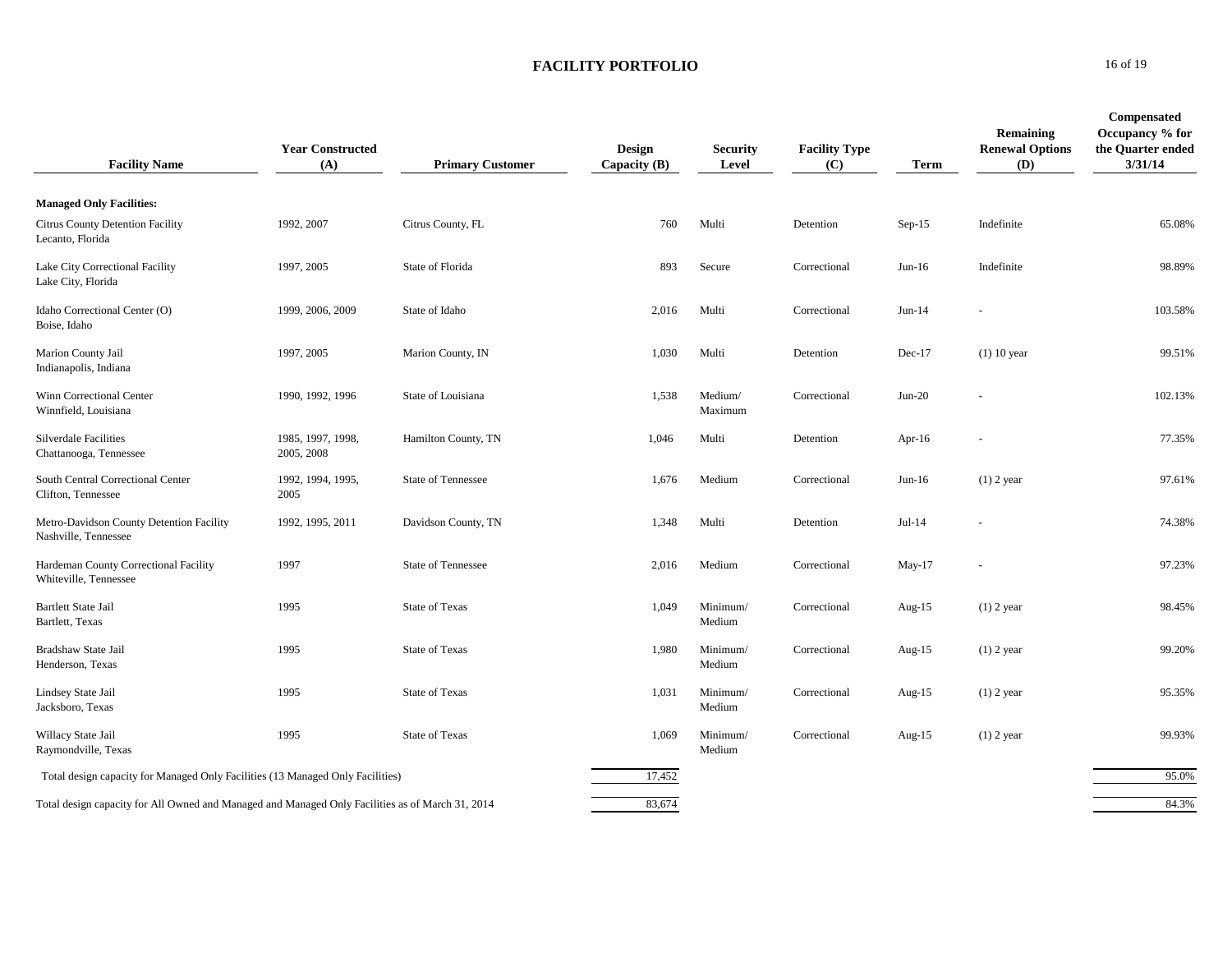| <b>Leased Facilities:</b><br><b>CDCR</b><br>1999<br>Medium<br>Indefinite<br>California City Correctional Center (P)<br>2,560<br>Owned/Leased<br>$Dec-16$<br>California City, California<br>1989<br>GEO Group<br>Minimum<br>240<br>Owned/Leased<br>$Sep-15$<br>Leo Chesney Correctional Center<br>$\overline{\phantom{a}}$<br>Live Oak, California<br><b>MTC</b><br>1989<br>Medium<br>Bridgeport Pre-Parole Transfer Facility (Q)<br>200<br>Owned/Leased<br>$(1)$ 2 year<br>Aug- $15$<br>Bridgeport, Texas<br>3,000<br>Total design capacity for Leased Facilities (3 Facilities)<br><b>Total Portfolio</b><br>86,674<br><b>Less Idle Facilities:</b><br>(9,797) | <b>Facility Name</b>                              | <b>Year Constructed</b><br>(A) | <b>Primary Customer</b> | Design<br>Capacity $(B)$ | <b>Security</b><br>Level | <b>Facility Type</b><br>(C) | Term | Remaining<br><b>Renewal Options</b><br>(D) | <b>Compensated</b><br>Occupancy % for<br>the Quarter ended<br>3/31/14 |
|-----------------------------------------------------------------------------------------------------------------------------------------------------------------------------------------------------------------------------------------------------------------------------------------------------------------------------------------------------------------------------------------------------------------------------------------------------------------------------------------------------------------------------------------------------------------------------------------------------------------------------------------------------------------|---------------------------------------------------|--------------------------------|-------------------------|--------------------------|--------------------------|-----------------------------|------|--------------------------------------------|-----------------------------------------------------------------------|
|                                                                                                                                                                                                                                                                                                                                                                                                                                                                                                                                                                                                                                                                 |                                                   |                                |                         |                          |                          |                             |      |                                            |                                                                       |
|                                                                                                                                                                                                                                                                                                                                                                                                                                                                                                                                                                                                                                                                 |                                                   |                                |                         |                          |                          |                             |      |                                            | 100.00%                                                               |
|                                                                                                                                                                                                                                                                                                                                                                                                                                                                                                                                                                                                                                                                 |                                                   |                                |                         |                          |                          |                             |      |                                            | 100.00%                                                               |
|                                                                                                                                                                                                                                                                                                                                                                                                                                                                                                                                                                                                                                                                 |                                                   |                                |                         |                          |                          |                             |      |                                            | 100.00%                                                               |
|                                                                                                                                                                                                                                                                                                                                                                                                                                                                                                                                                                                                                                                                 |                                                   |                                |                         |                          |                          |                             |      |                                            | 100.00%                                                               |
|                                                                                                                                                                                                                                                                                                                                                                                                                                                                                                                                                                                                                                                                 |                                                   |                                |                         |                          |                          |                             |      |                                            | 84.9%                                                                 |
|                                                                                                                                                                                                                                                                                                                                                                                                                                                                                                                                                                                                                                                                 |                                                   |                                |                         |                          |                          |                             |      |                                            | 0.0%                                                                  |
|                                                                                                                                                                                                                                                                                                                                                                                                                                                                                                                                                                                                                                                                 | <b>Total Portfolio, Excluding Idle Facilities</b> |                                |                         | 76,877                   |                          |                             |      |                                            | 95.5%                                                                 |

#### **Expansion and Development Projects:**

| <b>Facility Name</b>                                                    | <b>Estimated</b><br>Completion | <b>Potential Customer(s)</b> | <b>Design</b><br>Capacity $(B)$ | <b>Project</b><br><b>Description</b> |
|-------------------------------------------------------------------------|--------------------------------|------------------------------|---------------------------------|--------------------------------------|
| <b>Otay Mesa Detention Center</b><br>San Diego, California              | Third quarter 2015             | ICE                          | 1.492                           | New owned facility                   |
| <b>Trousdale Correctional Center</b><br>Hartsville, Tennessee           | Fourth quarter 2015            | <b>State of Tennessee</b>    | 2.552                           | New owned facility                   |
| <b>Projected Design Capacity for Expansion and Development Projects</b> |                                |                              | 4.044                           |                                      |

(A) The year constructed represents the initial completion of the facility's construction, as well as significant additions to the facility that occurred at a later date.

original intended design capacity for sentenced inmates due to the lower level of services required by detainees in custody for a brief period. From time to time, we may evaluate the design capacity of our facilities based on the customers using the facilities, and the ability to reconfigure space with minimal capital outlays. We believe design capacity is an appropriate measure for evaluating prison operations, because the revenue generated by each facility is based on a per diem or monthly rate per inmate housed at the facility paid by the corresponding contracting governmental entity. (B) Design capacity measures the number of beds, and accordingly, the number of inmates each facility is designed to accommodate. Facilities housing detainees on a short term basis may exceed the

(C) We manage numerous facilities that have more than a single function (i.e., housing both long-term sentenced adult prisoners and pre-trial detainees). The primary functional categories into which facility types are identified was determined by the relative size of prisoner populations in a particular facility on March 31, 2014. If, for example, a 1,000-bed facility housed 900 adult prisoners with sentences in excess of one year and 100 pre-trial detainees, the primary functional category to which it would be assigned would be that of correction facilities and not detention facilities. It should be understood that the primary functional category to which multi-user facilities are assigned may change from time to time.

(D) Remaining renewal options represents the number of renewal options, if applicable, and the remaining term of each option renewal.

(E) Pursuant to the terms of a contract awarded by the state of Arizona in September 2012, the state of Arizona has an option to purchase the Red Rock facility at any time during the term of the contract, including extensi based on an amortization schedule starting with the fair market value and decreasing evenly to zero over the twenty year term.

(F) The facility is subject to a ground lease with the County of San Diego. Upon expiration of the lease in December 2015, ownership of the facility automatically reverts to the County of San Diego.

(G) The facility is subject to a purchase option held by the Georgia Department of Corrections, or GDOC, which grants the GDOC the right to purchase the facility for the lesser of the facility's depreciated book value, as defined, or fair market value at any time during the term of the contract between us and the GDOC.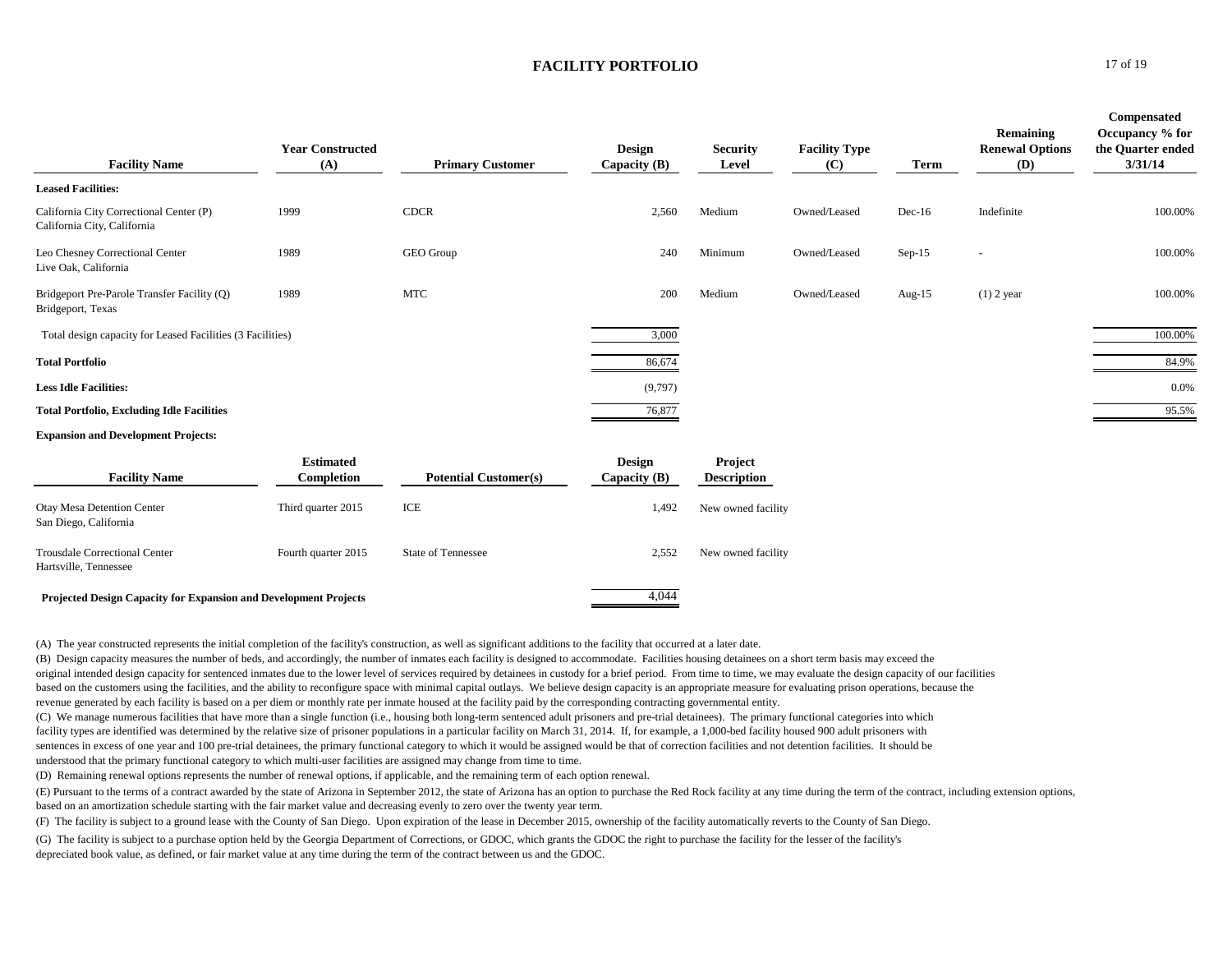|                      |                         |                         |               |                 |                      |                            |                        | Compensated       |
|----------------------|-------------------------|-------------------------|---------------|-----------------|----------------------|----------------------------|------------------------|-------------------|
|                      |                         |                         |               |                 |                      |                            | Remaining              | Occupancy % for   |
|                      | <b>Year Constructed</b> |                         | <b>Design</b> | <b>Security</b> | <b>Facility Type</b> |                            | <b>Renewal Options</b> | the Quarter ended |
| <b>Facility Name</b> |                         | <b>Primary Customer</b> | Capacity (B)  | Level           |                      | <b>CONTRACTOR</b><br>l'erm | (D)                    | 3/31/14           |

(H) In late January 2012, the governor of Kentucky submitted his proposed budget which included the transfer of the inmates held at our Otter Creek Correctional Center to a facility owned by the Commonwealth of Kentucky by end of July 2012. The facility is subject to a deed of conveyance with the city of Wheelwright, KY which includes provisions that would allow assumption of ownership by the city of Wheelwright under the following occurrenc we cease to operate the facility for more than two years, (2) our failure to maintain at least one employee for a period of sixty consecutive days, or (3) a conversion to a maximum security facility based upon classificati Kentucky Corrections Cabinet. In December 2013, we entered into an agreement with the city of Wheelwright that extends the reversion by up to two years in exchange for \$20,000 per month or until we resume operations, as de in the agreement.

(I) The facility is subject to a purchase option held by the Tallahatchie County Correctional Authority which grants Tallahatchie County Correctional Authority the right to purchase the facility at

any time during the contract at a price generally equal to the cost of the premises less an allowance for amortization originally over a 20 year period. The amortization period was extended through 2050 in connection with an expansion completed during the fourth quarter of 2007.

(J) The State of Montana has an option to purchase the facility generally at any time during the term of the contract with us at fair market value less the sum of a pre-determined portion of per-diem payments made to us by the state of Montana.

(K) The state of Ohio has the irrevocable right to repurchase the facility before we may resell the facility to a third party, or if we become insolvent or are unable to meet our obligations under the management contract w state of Ohio, at a price generally equal to the fair market value, as defined in the Real Estate Purchase Agreement.

(L) The facility is subject to a purchase option held by the Oklahoma Department of Corrections, or ODC, which grants the ODC the right to purchase the facility at its fair market value at any time.

(M) The state of Tennessee has the option to purchase the facility in the event of our bankruptcy, or upon an operational or financial breach, as defined, at a price equal to the book value, as defined.

(N) The District of Columbia has the right to purchase the facility at any time during the term of the contract at a price generally equal to the present value of the remaining lease payments for

the premises. Upon expiration of the lease in 2017, ownership of the facility automatically reverts to the District of Columbia.

(O) During the second quarter of 2013, the state of Idaho reported that they expected to solicit bids for the management of this facility upon expiration of the contract in June 2014. During the third quarter of 2013, we d to submit a bid and, therefore, expect to transition management to another operator upon expiration of the contract.

(P) Effective December 1, 2013, we entered into a lease for our California City Correctional Center with the state of California Department of Corrections and Rehabilitation, or CDCR. The lease agreement includes a three-v base term with unlimited two-year renewal options upon mutual agreement.

(Q) During September 2013, we entered into a lease agreement with Management and Training Corporation to assume the operation of this facility.